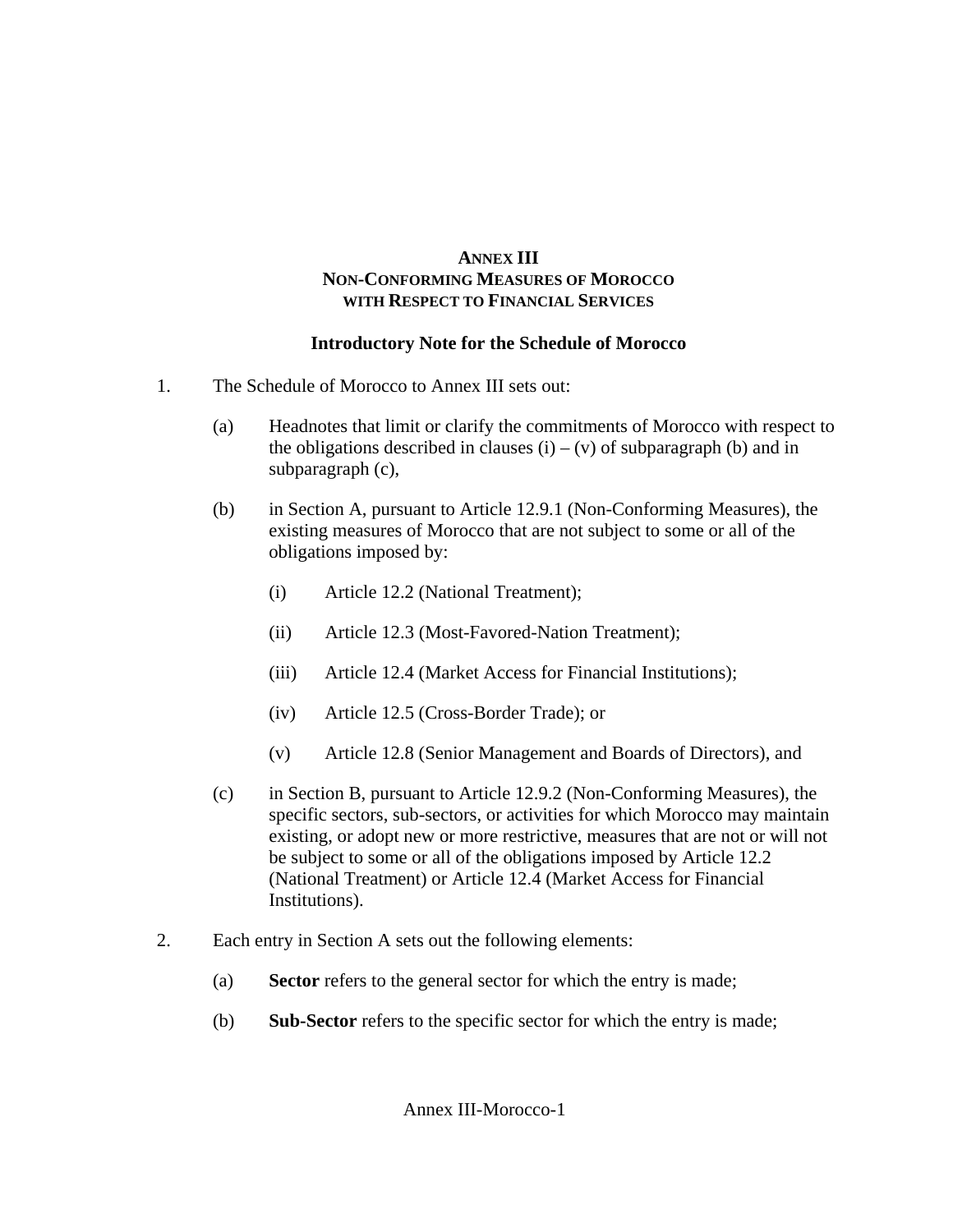- (c) **Obligations concerned** specifies the obligations referred to in paragraph 1(b) that, pursuant to Article 12.9, do not apply to non-conforming aspects of the law, regulation, or other measure that are set out in the **Description** element of the entry;
- (d) **Level of Government** indicates the level of government maintaining the listed measure(s);
- (e) **Measures** identifies the laws, regulations, or other measures for which the entry is made. A measure cited in the **Measures** element:
	- (i) means the measure as amended, continued, or renewed as of the date of entry into force of this Agreement; and
	- (ii) includes any subordinate measure adopted or maintained under the authority of and consistent with the measure; and
- (f) **Description** sets out the non-conforming aspects of the measure for which the entry is made.
- 3. Each entry in Section B sets out the following elements:
	- (a) **Sector** refers to the general sector for which the entry is made;
	- (b) **Sub-Sector** refers to the specific sector for which the entry is made;
	- (c) **Obligations concerned** specifies the obligation(s) referred to in paragraph 1(c) that, pursuant to Article 12.9.2, do not apply to the sectors, sub-sectors, or activities scheduled in the entry;
	- (d) **Level of government** indicates the level of government maintaining the listed measure(s); and
	- (e) **Description** sets out the scope of the sectors, subsectors, or activities covered by the entry.

4. For entries in Section A, in accordance with Article 12.9.1(a), the articles of this Agreement specified in the **Obligations Concerned** element of an entry do not apply to the non-conforming aspects of the law, regulation, or other measure that are set out in the **Description** element of that entry.

Annex III-Morocco-2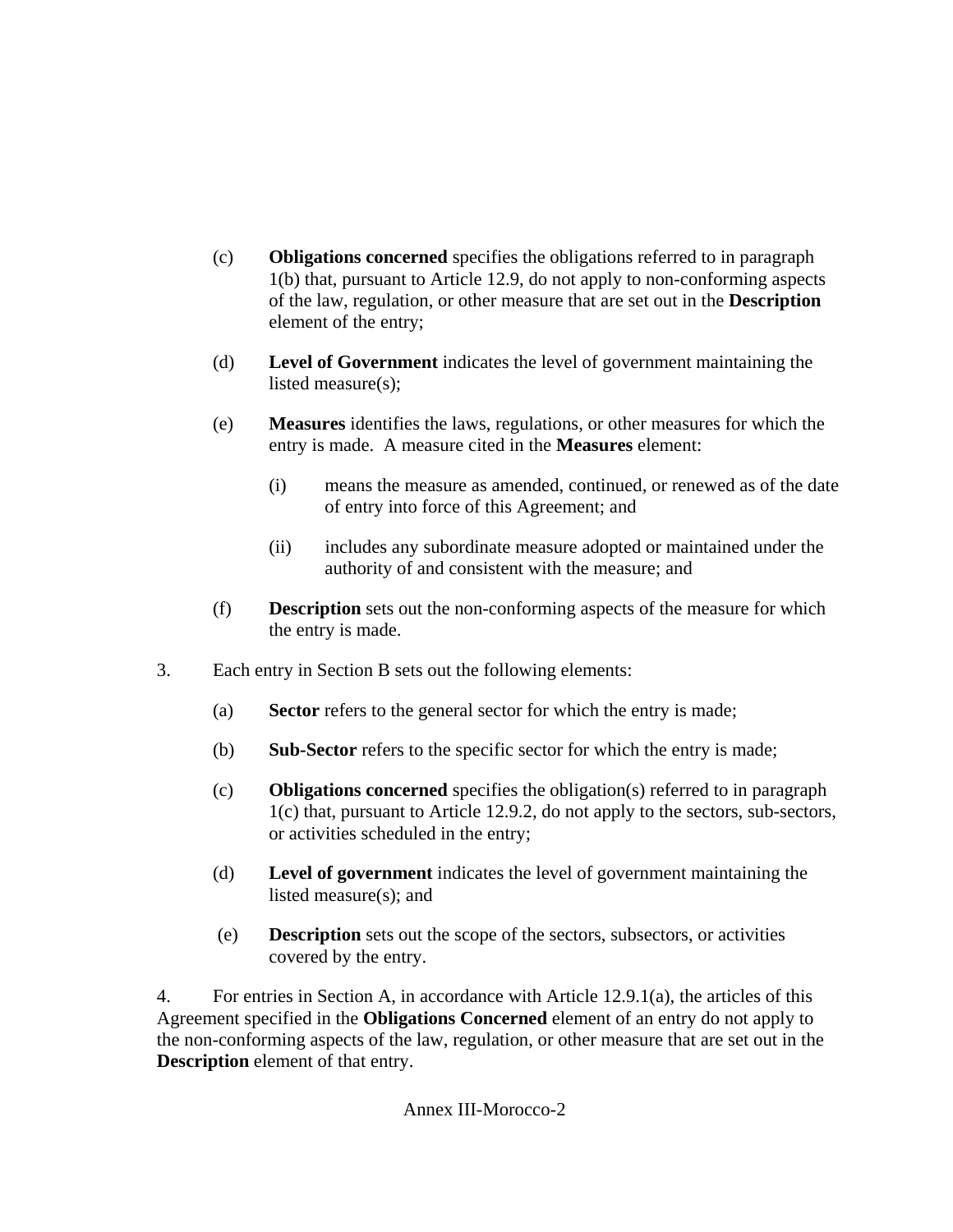5. For entries in Section B, in accordance with Article 12.9.2, the articles of this Agreement specified in the **Obligations Concerned** element of an entry do not apply to the sectors, sub-sectors, or activities identified in the **Description** element of that entry.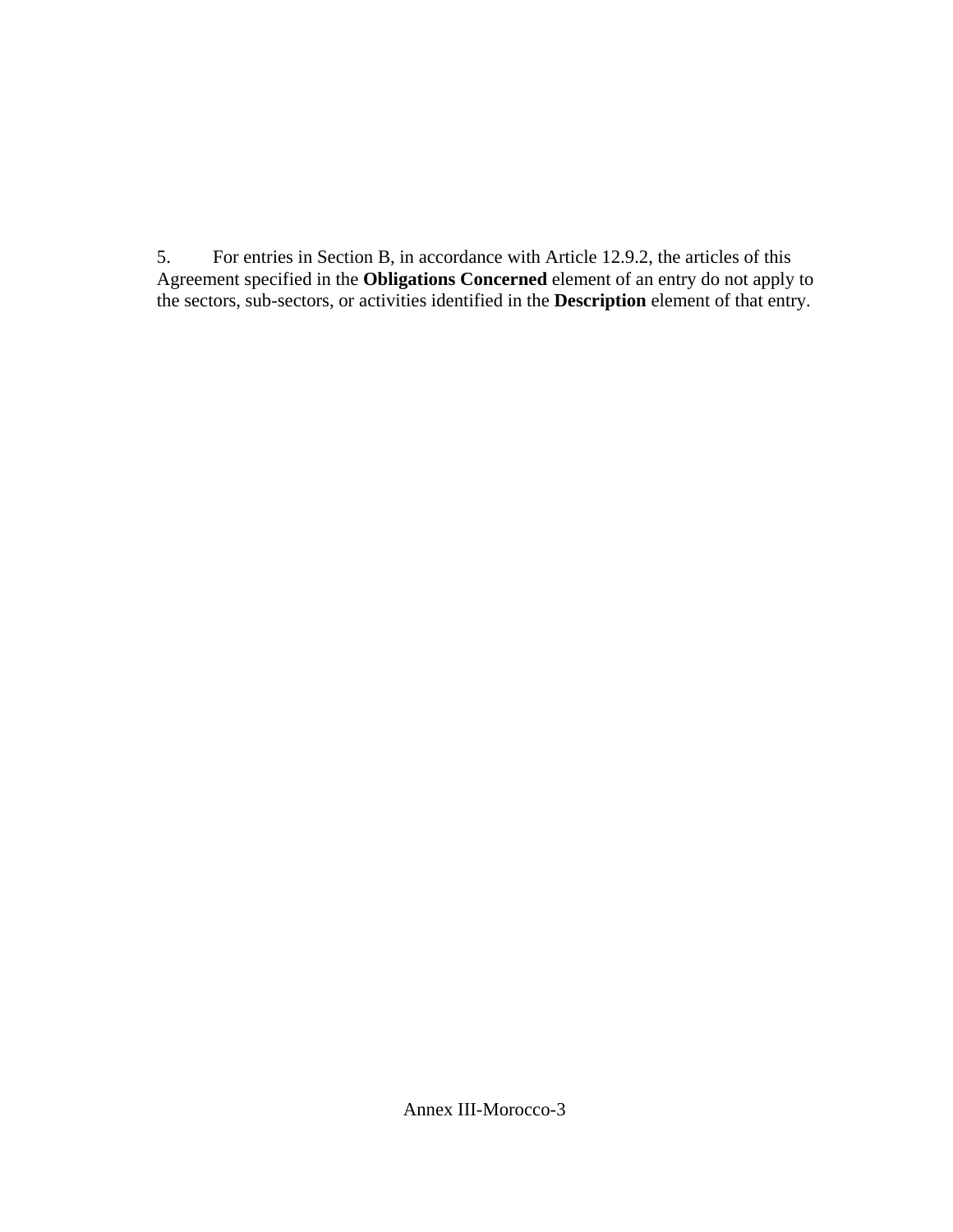#### **Headnotes**

1. Commitments in these subsectors under this Agreement are undertaken subject to the limitations and conditions set forth in these headnotes and in the Schedule below.

2. To clarify the Moroccan commitments with respect to Article 12.4(b) (Market Access for Financial Institutions), legal persons constituted under the laws of Morocco and offering financial services shall be subject to non-discriminatory limitations on juridical form. $<sup>1</sup>$ </sup>

3. Morocco hereby limits its commitment under Article 12.9.1(c) (Non-Conforming Measures) with respect to Article 12.4 (Market Access for Financial Institutions) as follows: Article 12.9.1(c) shall not apply:

- (a) with respect to Article  $12.4(a)(i)$ , to the non-conforming measures relating to the Casablanca Stock Exchange and to the central depository for securities (which, as of the date of signature of this Agreement, is *Maroclear*); and
- (b) with respect to Article 12.4(b), to any non-conforming measure.
- 4. (a) Solely in the context of regulation of non-insurance financial institutions with respect to:
	- (i) financial services supplied in Morocco but not previously regulated, such as asset management by *societes de gestion*, or
	- (ii) financial services previously neither supplied nor regulated in Morocco, such as trading in derivatives products,

 Morocco may adopt or maintain new non-conforming measures that are inconsistent with Article 12.4 (Market Access for Financial Institutions), provided they are not inconsistent with other applicable provisions of this Chapter.

(b) Prior to imposition of any new non-conforming measure described in subparagraph (a), Morocco shall:

 $\overline{a}$ 

<sup>1</sup> This headnote is not itself intended to affect, or otherwise limit, a choice by a financial institution of the other Party between branches or subsidiaries.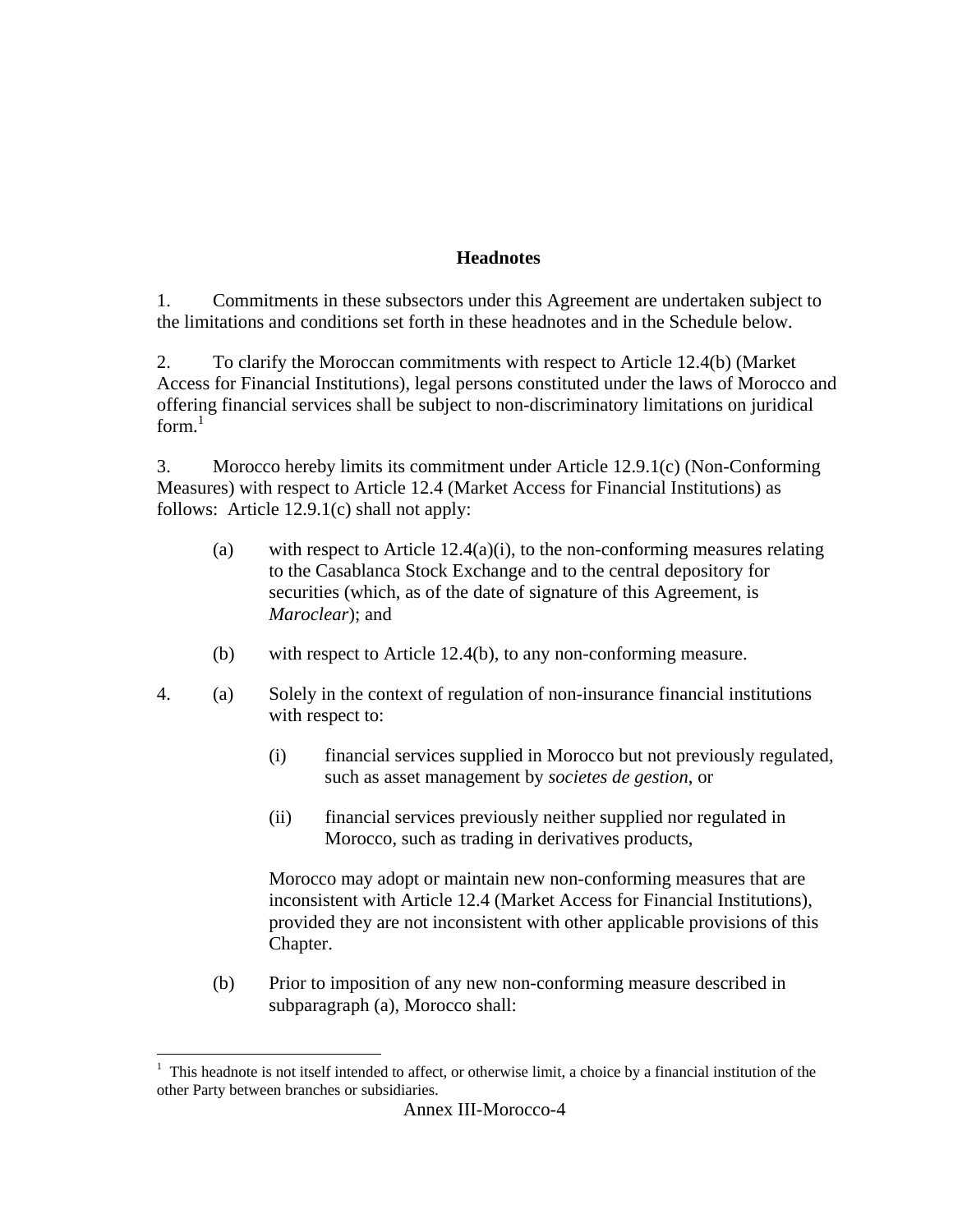- (i) notify the authority of the United States responsible for noninsurance financial services of its intent at least 45 days in advance of implementation of the measure, and
- (ii) at the request of the United States, consult concerning the measure and give due consideration to the views expressed by the United States in this respect.
- (c) Any new non-conforming measure described in subparagraph (a) shall be subject to the following limitations:
	- (i) Morocco shall ensure that the measure does not significantly disadvantage the core activities or competitive positions of financial institutions of the United States or other enterprises of the United States supplying a financial service that are operating in Morocco, or that have been authorized to operate in Morocco, at the time of adoption of such new measure;
	- (ii) Morocco may not require financial institutions or enterprises of the United States operating, or authorized to operate, as branches or agencies at the time of adoption of the new measure to incorporate in Morocco;
	- (iii) Morocco may not authorize or designate an exclusive supplier of management or administration services with respect to privately managed pension or retirement savings; and
	- (iv) Morocco shall comply with the obligations of Article 12.4 (a) (Market Access for Financial Institutions) at such time as it authorizes the supply of financial services by more than one financial institution.
- (d) If Morocco adopts or maintains a new non-conforming measure described in subparagraph (a) at any time between the signing of this Agreement and its entry into force, Morocco shall act in a manner consistent with the obligations of subparagraph (c).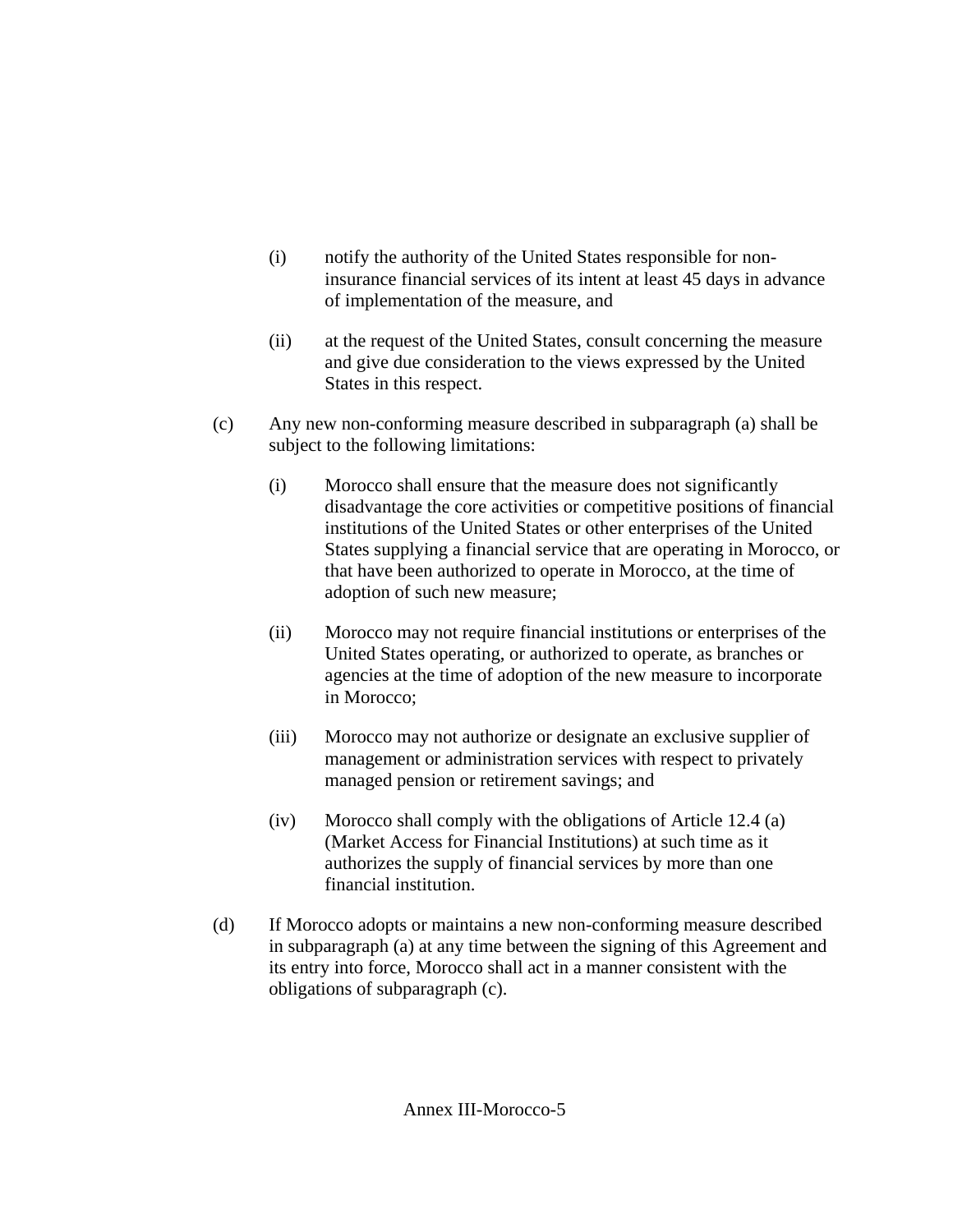# **Section A**

| Sector:                      | <b>Financial Services</b>                                                                                                                                                                                                                                                                                                                                                                          |
|------------------------------|----------------------------------------------------------------------------------------------------------------------------------------------------------------------------------------------------------------------------------------------------------------------------------------------------------------------------------------------------------------------------------------------------|
| <b>Sub-Sector:</b>           | Banking and Other Financial Services (Excluding Insurance)                                                                                                                                                                                                                                                                                                                                         |
| <b>Obligation Concerned:</b> | National Treatment (Article 12.2)<br>Market Access for Financial Institutions (Article 12.4)                                                                                                                                                                                                                                                                                                       |
| <b>Level of Government:</b>  | Central                                                                                                                                                                                                                                                                                                                                                                                            |
| <b>Measures:</b>             | Articles 29 and 26 of the <i>Dahir</i> No. 1-93-147 of <i>Moharrem</i><br>15, 1414 (July 6, 1993) on the exercise of credit institution<br>activities and on the monitoring thereof.                                                                                                                                                                                                               |
| Description:                 | The operations of credit institutions <sup>2</sup> incorporated abroad and<br>functioning as branches or agencies in Morocco are limited<br>by the amount effectively allocated by those institutions to<br>their operations in Morocco (dotation en capital), in<br>conformity with the provisions in force, under applicable<br>law.                                                             |
|                              | Morocco may grant certain credit institutions the right to<br>establish in a juridical form other than that usually required<br>of credit institutions under the cited measures. Such<br>institutions, which currently include regional mutual banks,<br>mutual guarantee associations, and the Fond d'Equipment<br><i>Communal</i> (FEC), shall be established with a public interest<br>purpose. |

Annex III-Morocco-6 <sup>2</sup> Credit institutions, as defined in the cited measures, include banks and financing companies.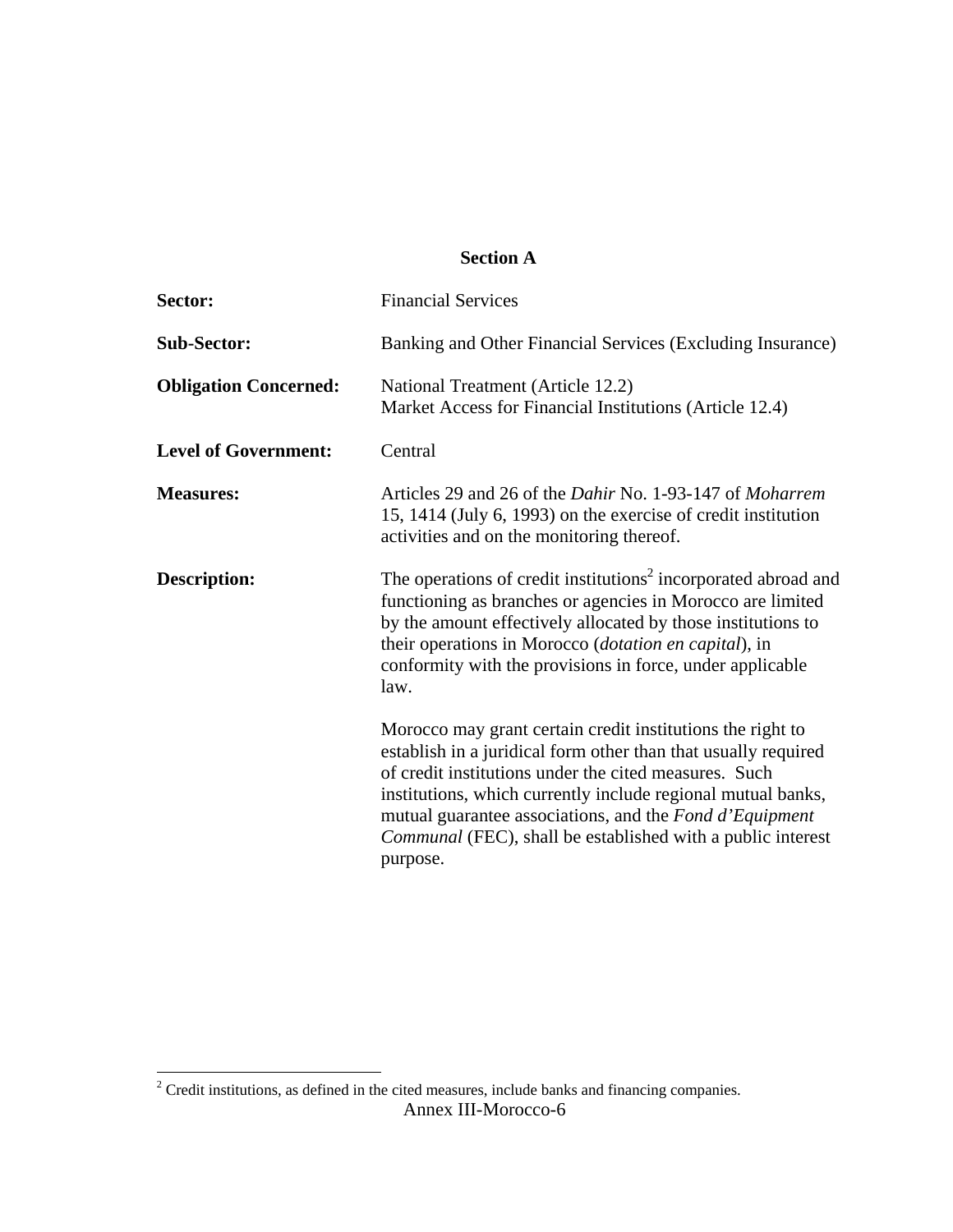| Sector:                      | <b>Financial Services</b>                                                                                                                                                                                                                                                                                                                                 |
|------------------------------|-----------------------------------------------------------------------------------------------------------------------------------------------------------------------------------------------------------------------------------------------------------------------------------------------------------------------------------------------------------|
| <b>Sub-Sector:</b>           | Banking and Other Financial Services (Excluding Insurance)                                                                                                                                                                                                                                                                                                |
| <b>Obligation Concerned:</b> | Market Access for Financial Institutions (Article 12.4)                                                                                                                                                                                                                                                                                                   |
| <b>Level of Government:</b>  | Central                                                                                                                                                                                                                                                                                                                                                   |
| <b>Measures:</b>             | Article 3 of the Royal Decree No. 552-67 of Ramadan 26,<br>1388 (December 17, 1968) on credit extended in the building<br>and hotel industries, as amended and supplemented.                                                                                                                                                                              |
| Description:                 | Advantages may be accorded to credit institutions that carry<br>out credit operations in favor of the real estate, building, and<br>hotel industries. Only credit institutions incorporated in<br>Morocco may receive such advantages and only if they are<br>specifically licensed by the relevant Moroccan authorities to<br>carry out such operations. |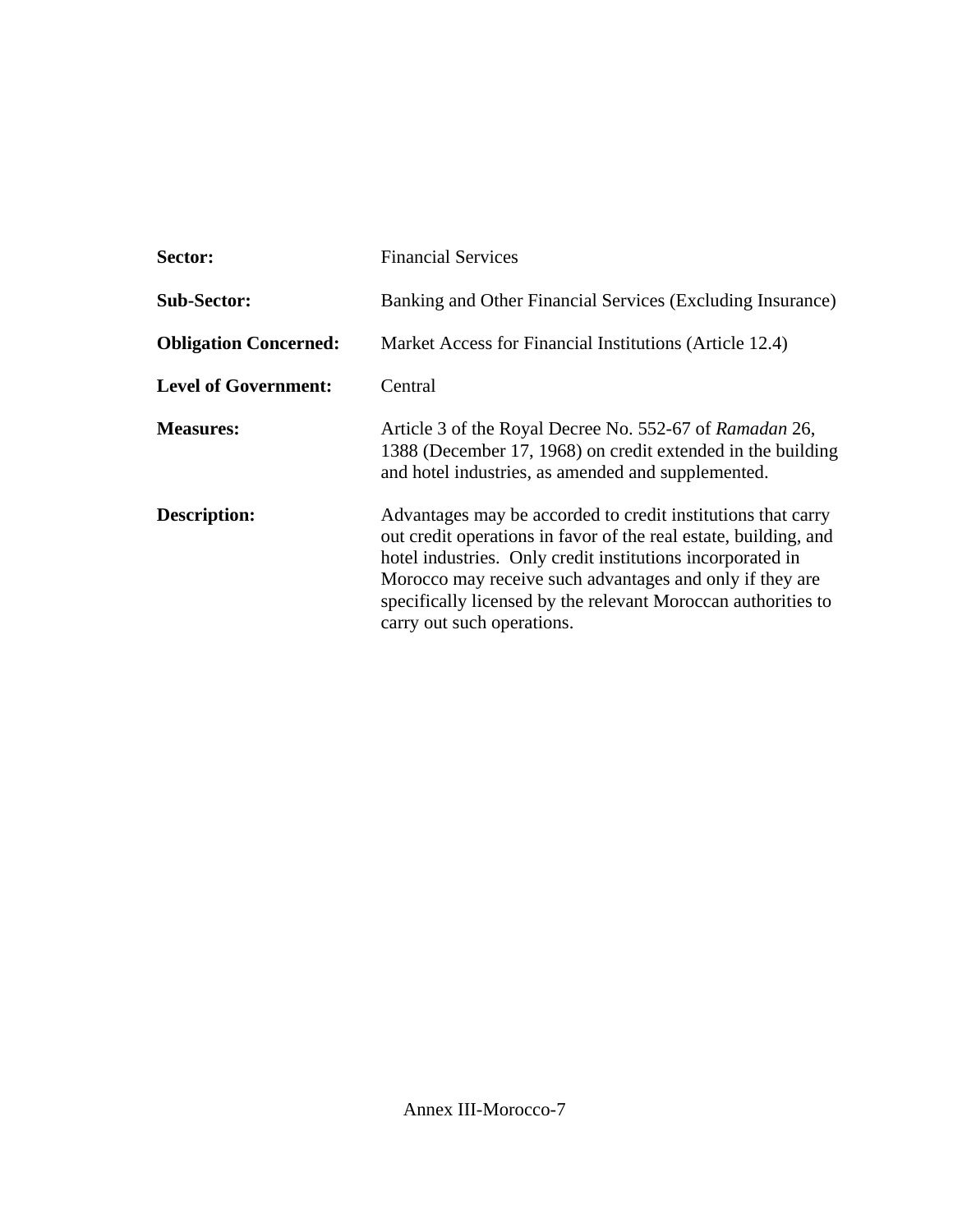| Sector:                      | <b>Financial Services</b>                                                                                                                                                                                                                                                                                                           |
|------------------------------|-------------------------------------------------------------------------------------------------------------------------------------------------------------------------------------------------------------------------------------------------------------------------------------------------------------------------------------|
| <b>Sub-Sector:</b>           | Banking and Other Financial Services (Excluding Insurance)                                                                                                                                                                                                                                                                          |
| <b>Obligation Concerned:</b> | National Treatment (Article 12.2)                                                                                                                                                                                                                                                                                                   |
| <b>Level of Government:</b>  | Central                                                                                                                                                                                                                                                                                                                             |
| <b>Measures:</b>             | Article 17 of Law No. 12-96 of <i>Rejeb</i> 19, 1421 (October 17,<br>2000) on reform of the Crédit Populaire du Maroc.                                                                                                                                                                                                              |
| Description:                 | At least 51 percent of the share capital belonging to the<br><i>Banque Centrale Populaire</i> shall be held by the State and the<br>regional mutual banks. No other natural or legal person may<br>hold, directly or indirectly, an interest of more than five<br>percent in the share capital of the Banque Centrale<br>Populaire. |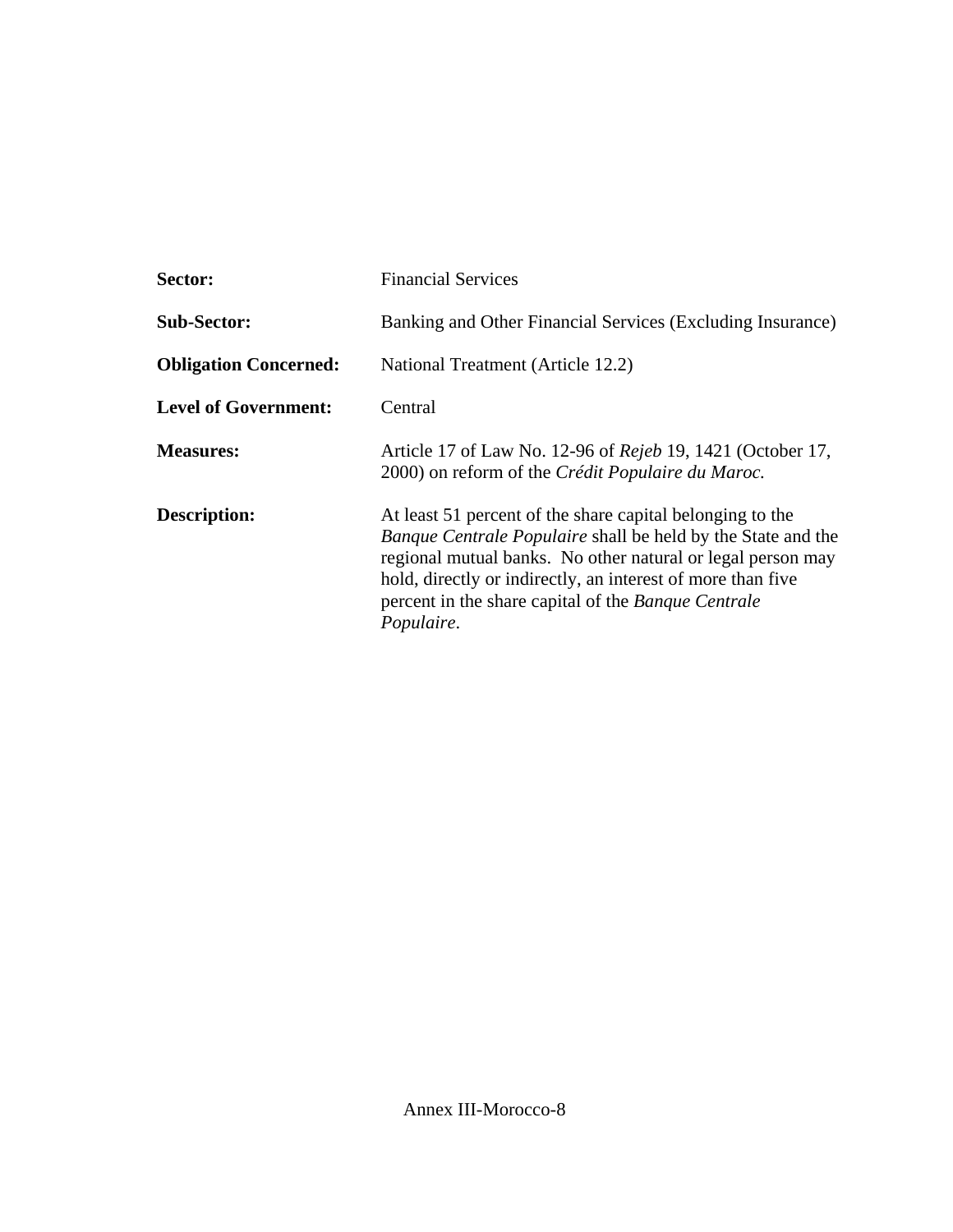| Sector:                      | <b>Financial Services</b>                                                                                                                                                                                                             |
|------------------------------|---------------------------------------------------------------------------------------------------------------------------------------------------------------------------------------------------------------------------------------|
| <b>Sub-Sector:</b>           | Banking and Other Financial Services (Excluding Insurance)                                                                                                                                                                            |
| <b>Obligation Concerned:</b> | Market Access for Financial Institutions (Article 12.4)                                                                                                                                                                               |
| <b>Level of Government:</b>  | Central                                                                                                                                                                                                                               |
| <b>Measures:</b>             | Article 7 of Law 35/94 of <i>Chaabane</i> 24, 1415 (January 26,<br>1995) on negotiable debt securities.                                                                                                                               |
| Description:                 | Foreign banks or financing companies operating through<br>branches or other entities not incorporated in Morocco are<br>not permitted to issue negotiable debt securities, including<br>certificates of deposit or bonds, in Morocco. |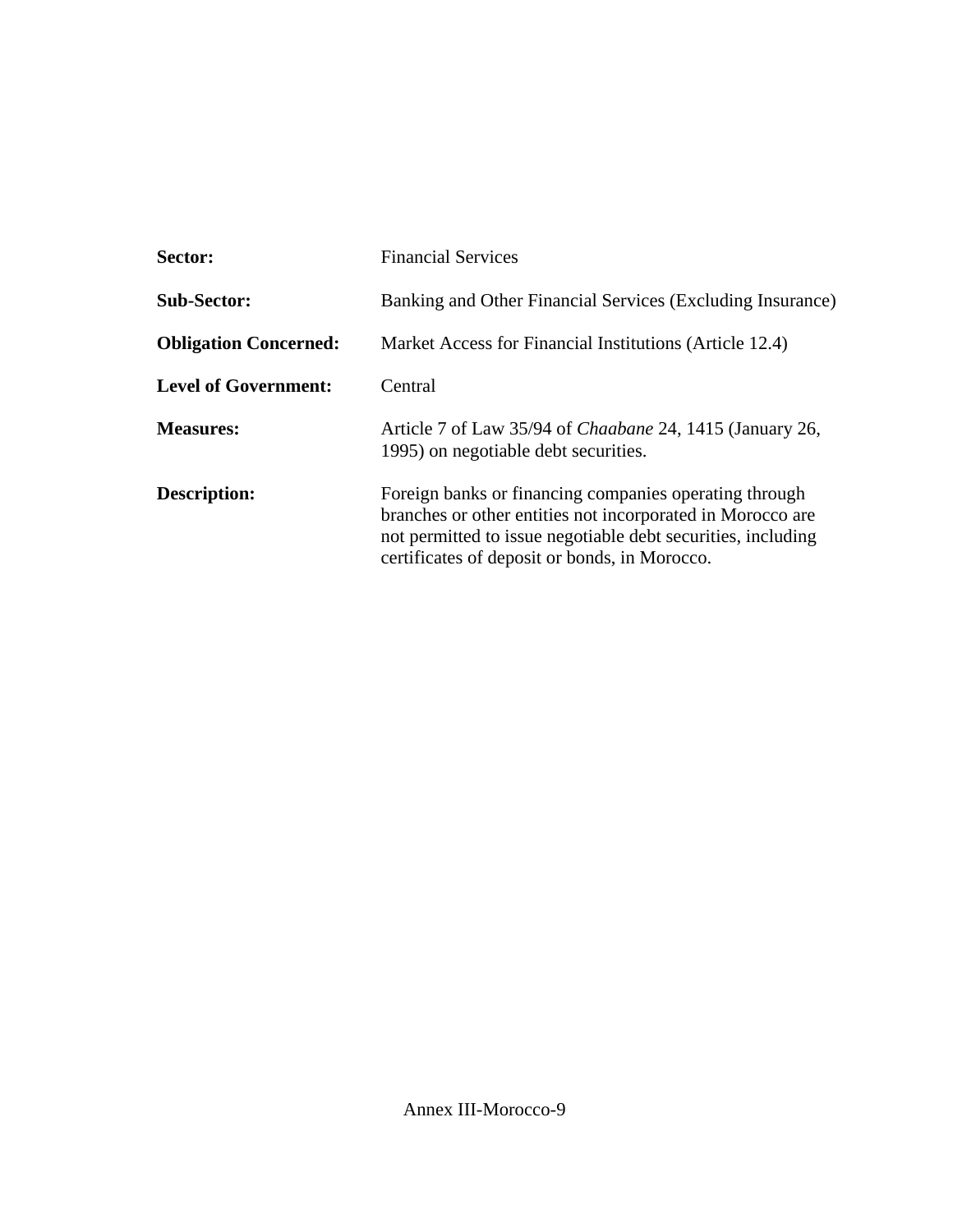| Sector:                      | <b>Financial Services</b>                                                                                                                                                                                                                                                                                                                                                   |
|------------------------------|-----------------------------------------------------------------------------------------------------------------------------------------------------------------------------------------------------------------------------------------------------------------------------------------------------------------------------------------------------------------------------|
| <b>Sub-Sector:</b>           | Banking and Other Financial Services (Excluding Insurance)                                                                                                                                                                                                                                                                                                                  |
| <b>Obligation Concerned:</b> | Market Access for Financial Institutions (Article 12.4)                                                                                                                                                                                                                                                                                                                     |
| <b>Level of Government:</b>  | Central                                                                                                                                                                                                                                                                                                                                                                     |
| <b>Measures:</b>             | Articles 1, 7, 8, and 75 of the <i>Dahir</i> No. 1-93-211 of <i>Rabii</i> II<br>4, 1414 (September 21, 1993) on the stock exchange, as<br>modified or supplemented.                                                                                                                                                                                                         |
| Description:                 | All transactions involving capital stock issued by legal<br>persons listed or desiring to list on a stock exchange in<br>Morocco must be carried out only on the Casablanca Stock<br>Exchange. Administration of the stock exchange is assigned<br>to a limited liability corporation incorporated in Morocco in<br>which stock brokerage firms must be equal shareholders. |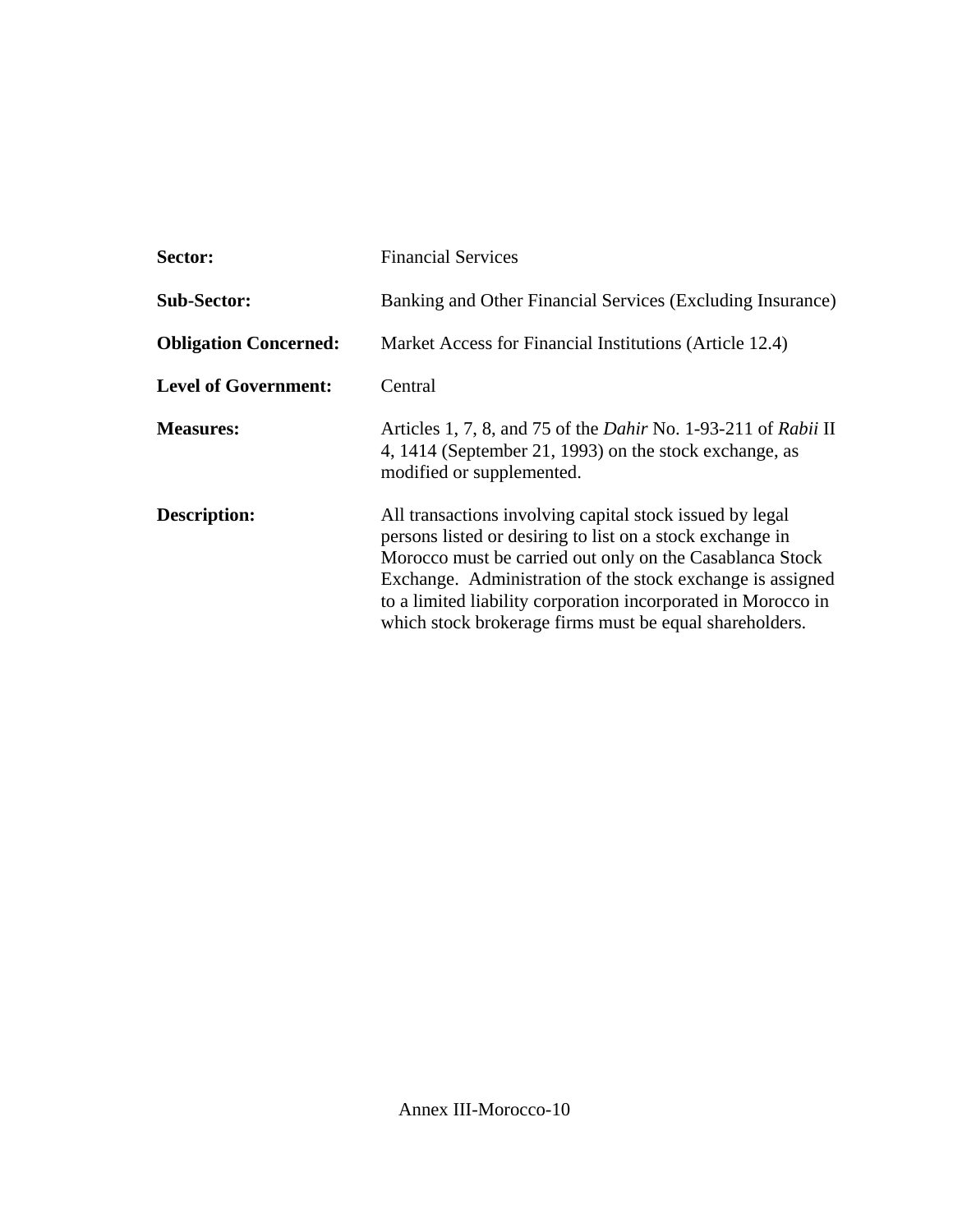| Sector:                      | <b>Financial Services</b>                                                                                                                             |
|------------------------------|-------------------------------------------------------------------------------------------------------------------------------------------------------|
| <b>Sub-Sector:</b>           | Banking and Other Financial Services (Excluding Insurance)                                                                                            |
| <b>Obligation Concerned:</b> | Market Access for Financial Institutions (Article 12.4)                                                                                               |
| <b>Level of Government:</b>  | Central                                                                                                                                               |
| <b>Measures:</b>             | Article 36 of the <i>Dahir</i> No. 1-93-211 of <i>Rabii</i> II 4, 1414<br>(September 21, 1993) on the Stock Exchange, as modified or<br>supplemented. |
| Description:                 | Stock brokerage firms must be incorporated in Morocco.                                                                                                |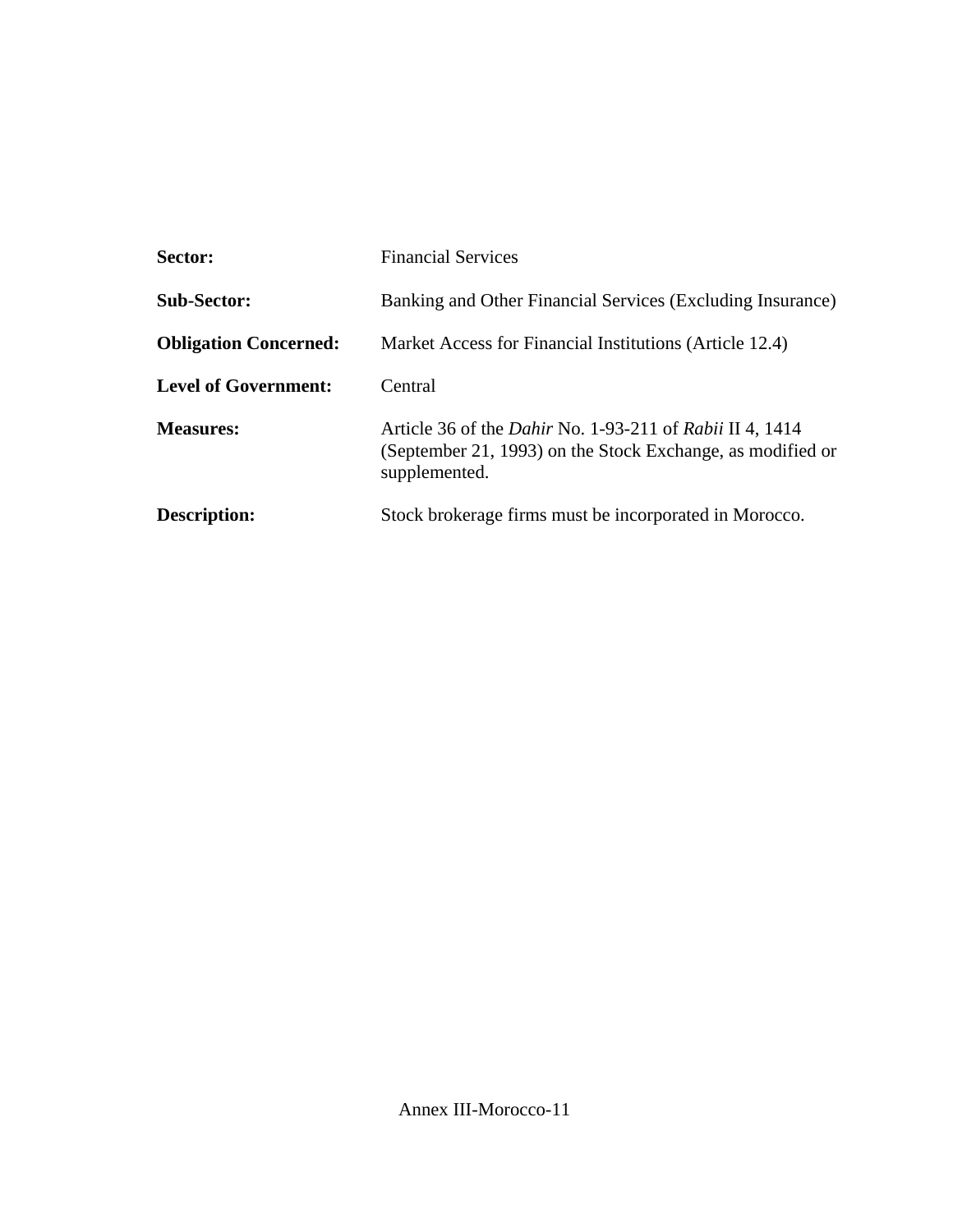| Sector:                      | <b>Financial Services</b>                                                                                                                                                                                                                                               |
|------------------------------|-------------------------------------------------------------------------------------------------------------------------------------------------------------------------------------------------------------------------------------------------------------------------|
| <b>Sub-Sector:</b>           | Banking and Other Financial Services (Excluding Insurance)                                                                                                                                                                                                              |
| <b>Obligation Concerned:</b> | Market Access for Financial Institutions (Article 12.4)                                                                                                                                                                                                                 |
| <b>Level of Government:</b>  | Central                                                                                                                                                                                                                                                                 |
| <b>Measures:</b>             | Articles 2 and 3 of Law No. 35/96 of Chaabane 29, 1417<br>(January 9, 1997) on creation of a central depository and on<br>the institution of an all-encompassing system for registration<br>of certain specific securities.                                             |
| Description:                 | Morocco reserves the right to maintain a single entity<br>empowered to ensure: (i) the safekeeping of the securities<br>covered under its operations; and (ii) the administration of<br>the current securities accounts opened on behalf of its<br>affiliated entities. |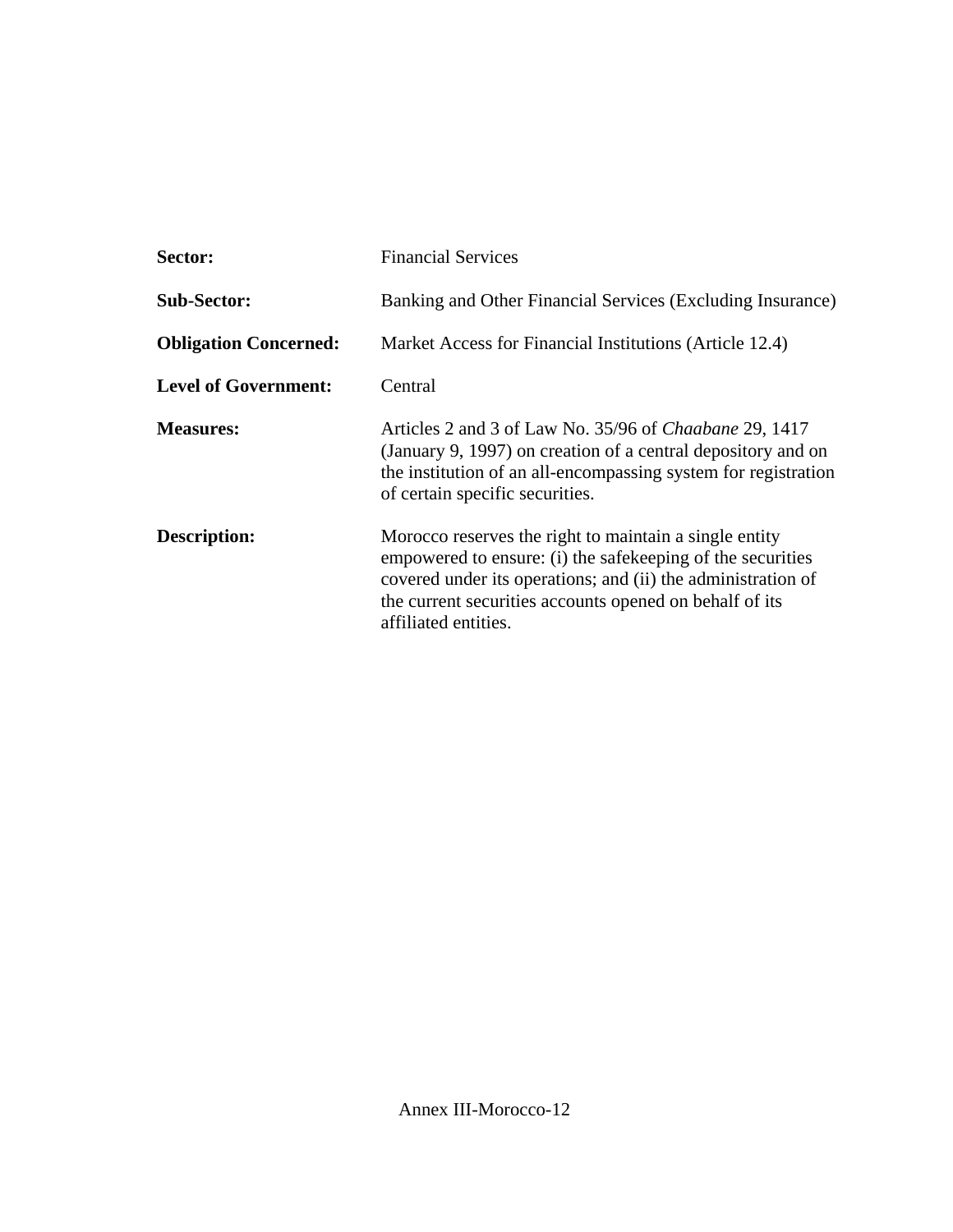| Sector:                      | <b>Financial Services</b>                                                                                                                                                          |
|------------------------------|------------------------------------------------------------------------------------------------------------------------------------------------------------------------------------|
| <b>Sub-Sector:</b>           | Banking and Other Financial Services (Excluding Insurance)                                                                                                                         |
| <b>Obligation Concerned:</b> | National Treatment (Article 12.2)                                                                                                                                                  |
| <b>Level of Government:</b>  | Central                                                                                                                                                                            |
| <b>Measures:</b>             | Dahir No. 1-59-074 of Chaabane 1, 1378 (February 10,<br>1959) establishing the Caisse de Dépôt et de Gestion, as<br>amended or supplemented;                                       |
|                              | Law No. 47-95 of Rabii I 21, 1417 (August 7, 1996) on<br>reorganisation of the Caisse Centrale de Garantie;                                                                        |
|                              | Law No. 31-90, of <i>Safar</i> 5, 1413 (August 5, 1992) on<br>reorganisation of the "Fonds d'Equipement Communal";                                                                 |
|                              | Law No. 15-99, of Ramadan 16, 1424 (November 11, 2003)<br>on Reform of the Credit Agricole;                                                                                        |
|                              | Decision of the Finance Minister, No. 1641-91, of <i>Joumada</i> I<br>12, 1412 (November 20, 1991) related to uses in CNCA<br>bonds;                                               |
|                              | Royal Decree No. 552-67 of Ramadan 26, 1388 (December<br>17, 1968) on credit extended in the building and hotel<br>industries, as amended and supplemented; and                    |
|                              | Law No. 24-96, of Rabii II 2, 1418 (August 7, 1997) related<br>to Post and Telecommunications.                                                                                     |
| <b>Description:</b>          | Morocco reserves the right to grant advantages to the wholly<br>or majority government-owned financial institutions listed<br>below, including, but not limited to, the following: |
|                              | <b>Extension of State guarantees</b>                                                                                                                                               |

Annex III-Morocco-13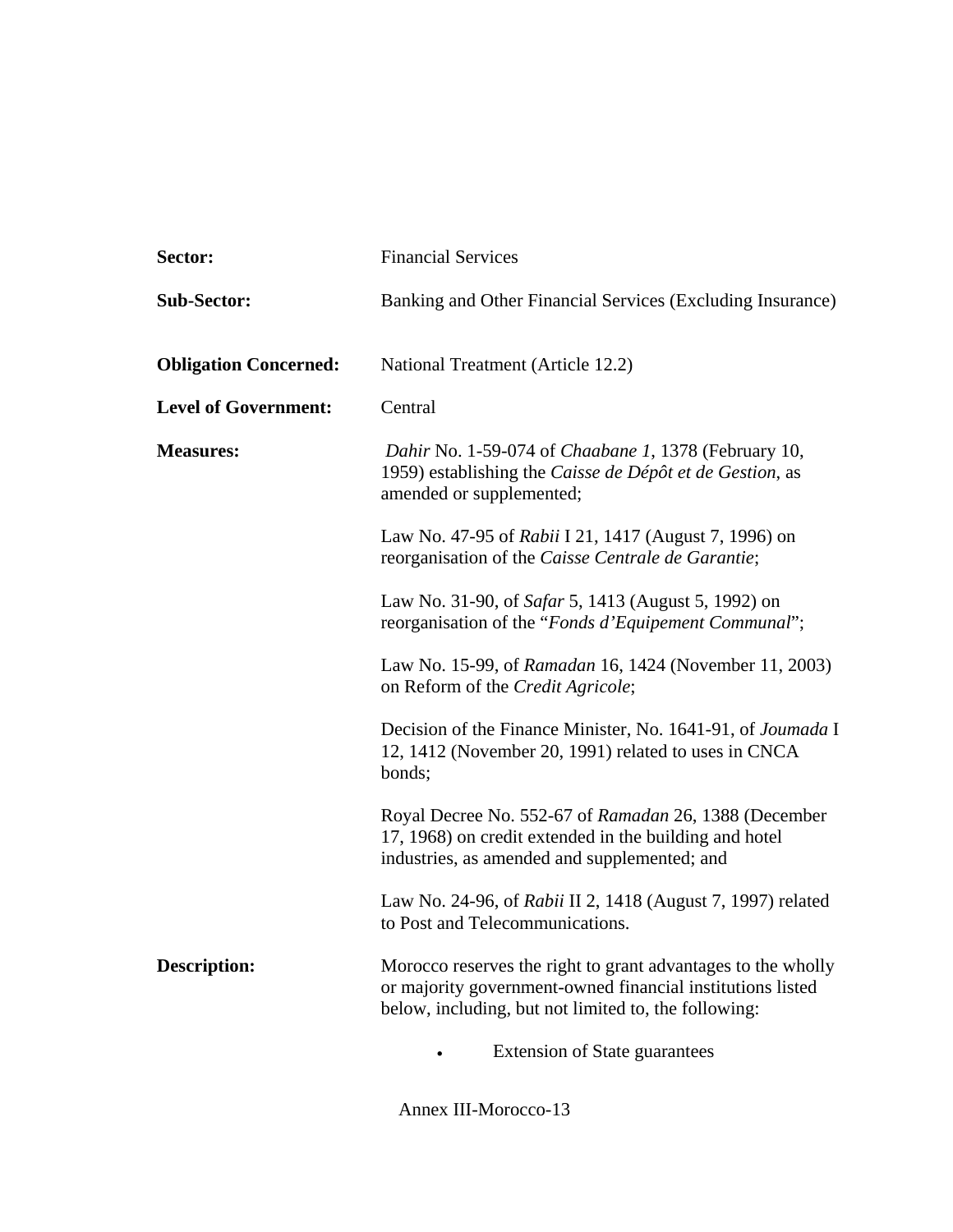- Institution of mechanisms facilitating collection of receivables
- Potential ability to have financial resources available in deposit form
- Tax exemptions for specific acts linked to ongoing activities.

Institutions:

*Caisse de depot et de gestion Caisse centrale de garantie Fonds d'equipement communal Caisse nationale de credit agricole Credit immobilier et hotelier Caisse d'epargne nationale*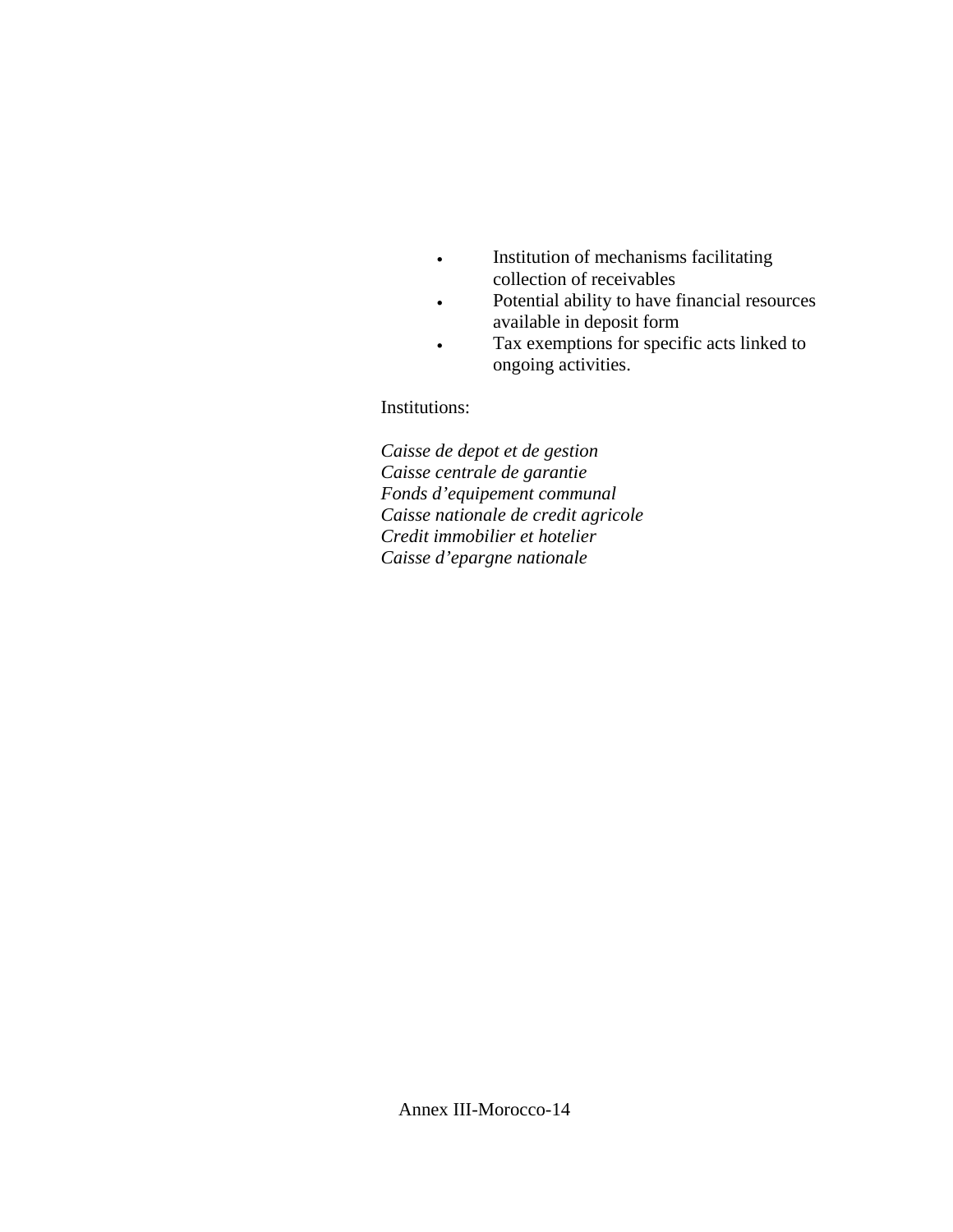| Sector:                      | <b>Financial Services</b>                                                                                                                                                                                                                                                                                                                                                                          |
|------------------------------|----------------------------------------------------------------------------------------------------------------------------------------------------------------------------------------------------------------------------------------------------------------------------------------------------------------------------------------------------------------------------------------------------|
| <b>Sub-Sector:</b>           | Banking and Other Financial Services (Excluding Insurance)                                                                                                                                                                                                                                                                                                                                         |
| <b>Obligation concerned:</b> | Cross-Border Trade (Article 12.5)                                                                                                                                                                                                                                                                                                                                                                  |
| Level of government:         | Central                                                                                                                                                                                                                                                                                                                                                                                            |
| <b>Measures:</b>             | Exchange Control Law of 1939                                                                                                                                                                                                                                                                                                                                                                       |
| <b>Description:</b>          | The purchase of non-insurance financial services from<br>financial service suppliers of the United States by persons<br>located in the territory of Morocco and by Moroccan<br>nationals wherever located is subject to restrictions imposed<br>by exchange control regulations.<br>Four years after the date of entry into force of this<br>Agreement, these restrictions shall not apply to U.S. |
|                              | investors and investments located in the territory of<br>Morocco.                                                                                                                                                                                                                                                                                                                                  |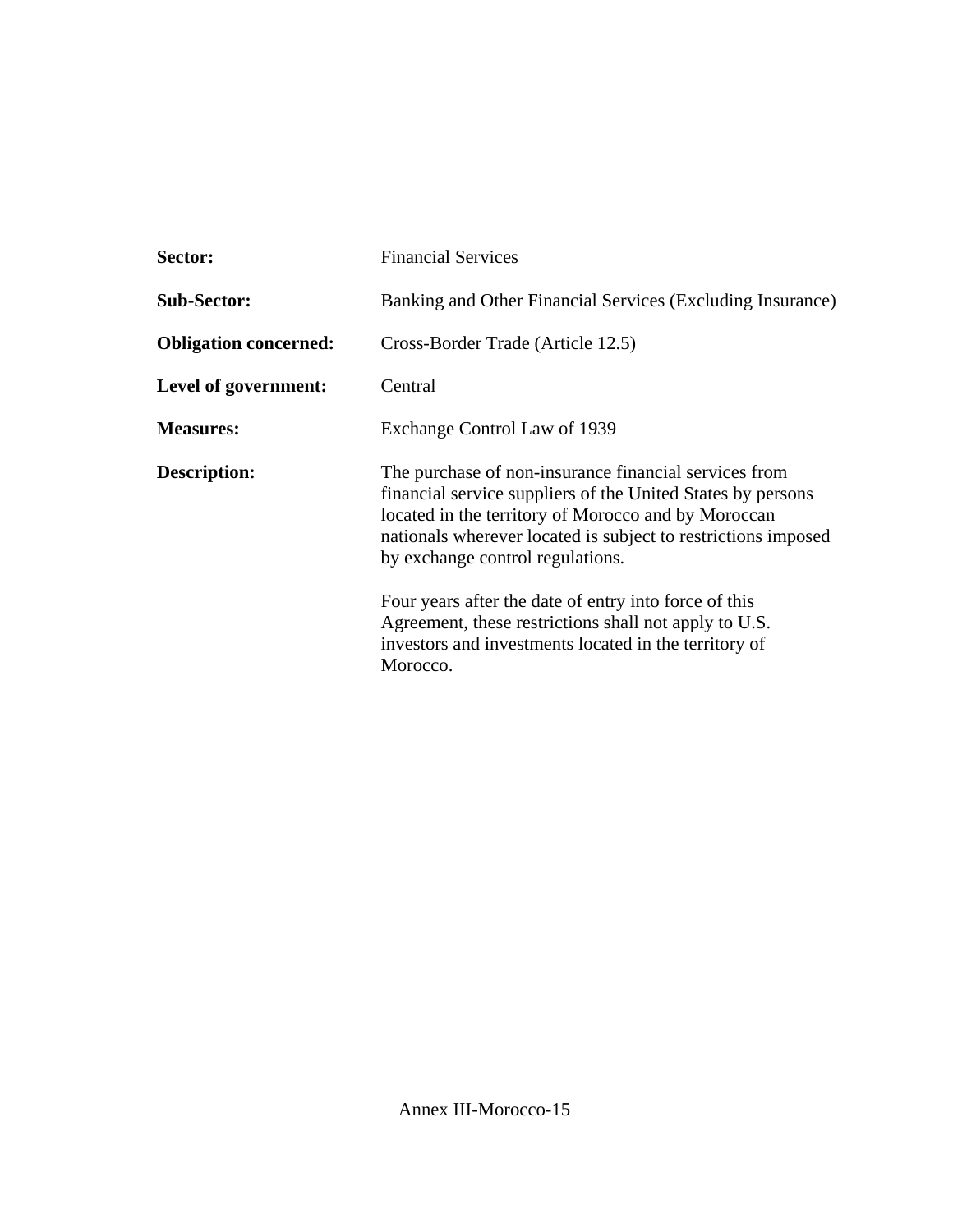| Sector:                      | <b>Financial Services</b>                                                                                                                                                          |
|------------------------------|------------------------------------------------------------------------------------------------------------------------------------------------------------------------------------|
| <b>Sub-Sector:</b>           | Insurance                                                                                                                                                                          |
| <b>Obligation Concerned:</b> | Market Access for Financial Institutions (Article 12.4)                                                                                                                            |
| <b>Level of Government:</b>  | Central                                                                                                                                                                            |
| <b>Measures:</b>             | Article 165 of Law No. 17-99 (the Insurance Code) of Rejeb<br>25, 1423 (October 3, 2002).                                                                                          |
| <b>Description:</b>          | Reinsurance companies may establish as branches, whereas<br>insurance companies must be incorporated in Morocco.                                                                   |
|                              | No later than four years after entry into force of this<br>Agreement, Morocco shall also allow insurance companies<br>to establish as branches.                                    |
|                              | Morocco reserves the right to regulate branches mainly in<br>terms of: $3$                                                                                                         |
|                              | their capital requirements and reserves;<br>location of assets and patrimony;<br>investment policy and placements;<br>product commercialization; and<br>transfer of profits.       |
|                              | In particular, the operations of a branch of a U.S. insurance<br>company in Morocco will be based only on the dotation<br>capital effectively paid off and transferred to Morocco. |
|                              | Morocco may also require that a person representing the<br>branch in Morocco be professionally qualified and be                                                                    |

<sup>&</sup>lt;sup>3</sup> For greater clarity, Morocco reserves the right to apply to branches of insurance companies operating or desiring to operate in its territory licensing, management, operating and control rules applied to any insurance company incorporated in Morocco under the terms of Law No. 17-99 and its related regulations except for the requirement of incorporation and to have a board of directors in Morocco.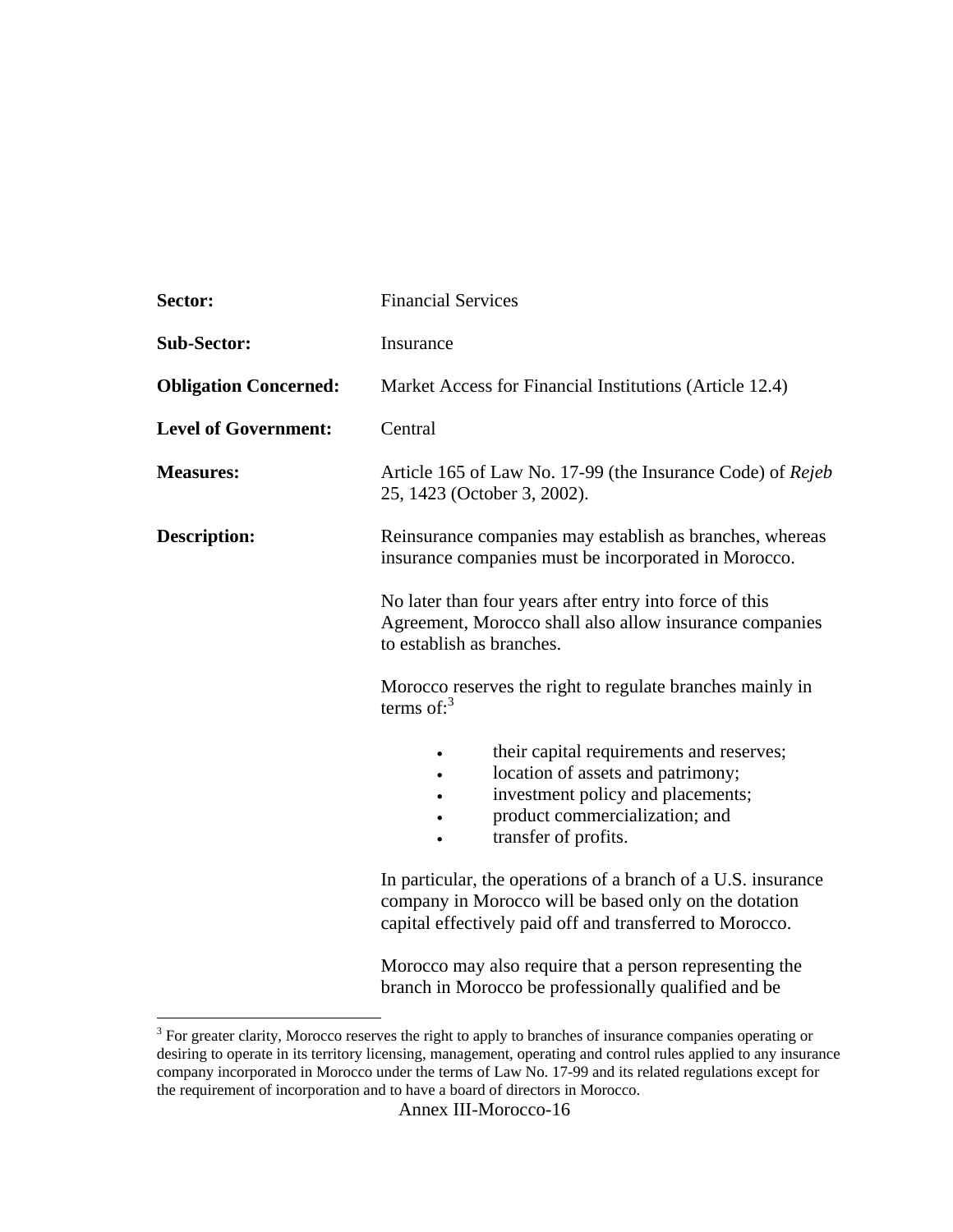sufficiently empowered to effectively represent the branch *vis-á-vis* third parties and to respond in a legal action.

The abovementioned organization and management rules will also apply to reinsurance companies seeking to establish or established in Morocco as branches.

Morocco acknowledges the importance of consultation in the Subcommittee on Financial Services on branching issues, including ways to promote market-enhancing regulatory and supervisory approaches in Morocco, without prejudice to the outcome of such consultations.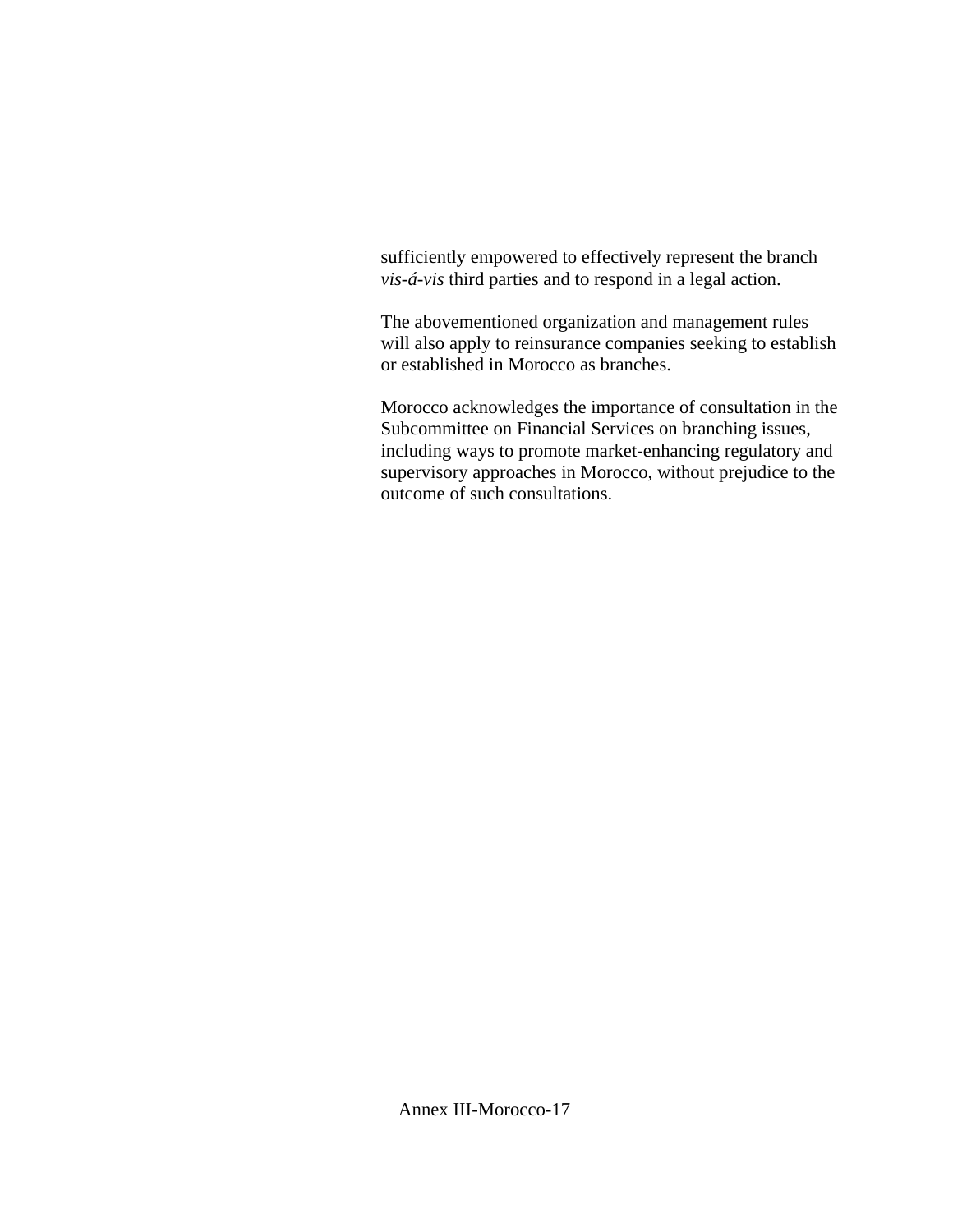| Sector:                      | <b>Financial Services</b>                                                                                                                                                                                                                                                                                                                                            |
|------------------------------|----------------------------------------------------------------------------------------------------------------------------------------------------------------------------------------------------------------------------------------------------------------------------------------------------------------------------------------------------------------------|
| <b>Sub-Sector:</b>           | Insurance                                                                                                                                                                                                                                                                                                                                                            |
| <b>Obligation Concerned:</b> | National Treatment (Article 12.2)<br>Market Access for Financial Institutions (Article 12.4)<br>Senior Management and Board of Directors (Article 12.8)                                                                                                                                                                                                              |
| <b>Level of Government:</b>  | Central                                                                                                                                                                                                                                                                                                                                                              |
| <b>Measures:</b>             | Articles 299 and 304 of Law No. 17-99 (the Insurance Code)<br>of <i>Rejeb</i> 25, 1423 (October 3, 2002).                                                                                                                                                                                                                                                            |
| <b>Description:</b>          | Natural persons working in the capacity of insurance agents<br>must be Moroccan nationals.                                                                                                                                                                                                                                                                           |
|                              | Legal persons working as insurance agents and as insurance-<br>brokerage firms must be incorporated in Morocco.<br>Furthermore, at least 49 percent of such legal persons must<br>be held by natural persons of Moroccan nationality or by<br>legal persons established under Moroccan law, and their duly<br>authorized representatives must be Moroccan nationals. |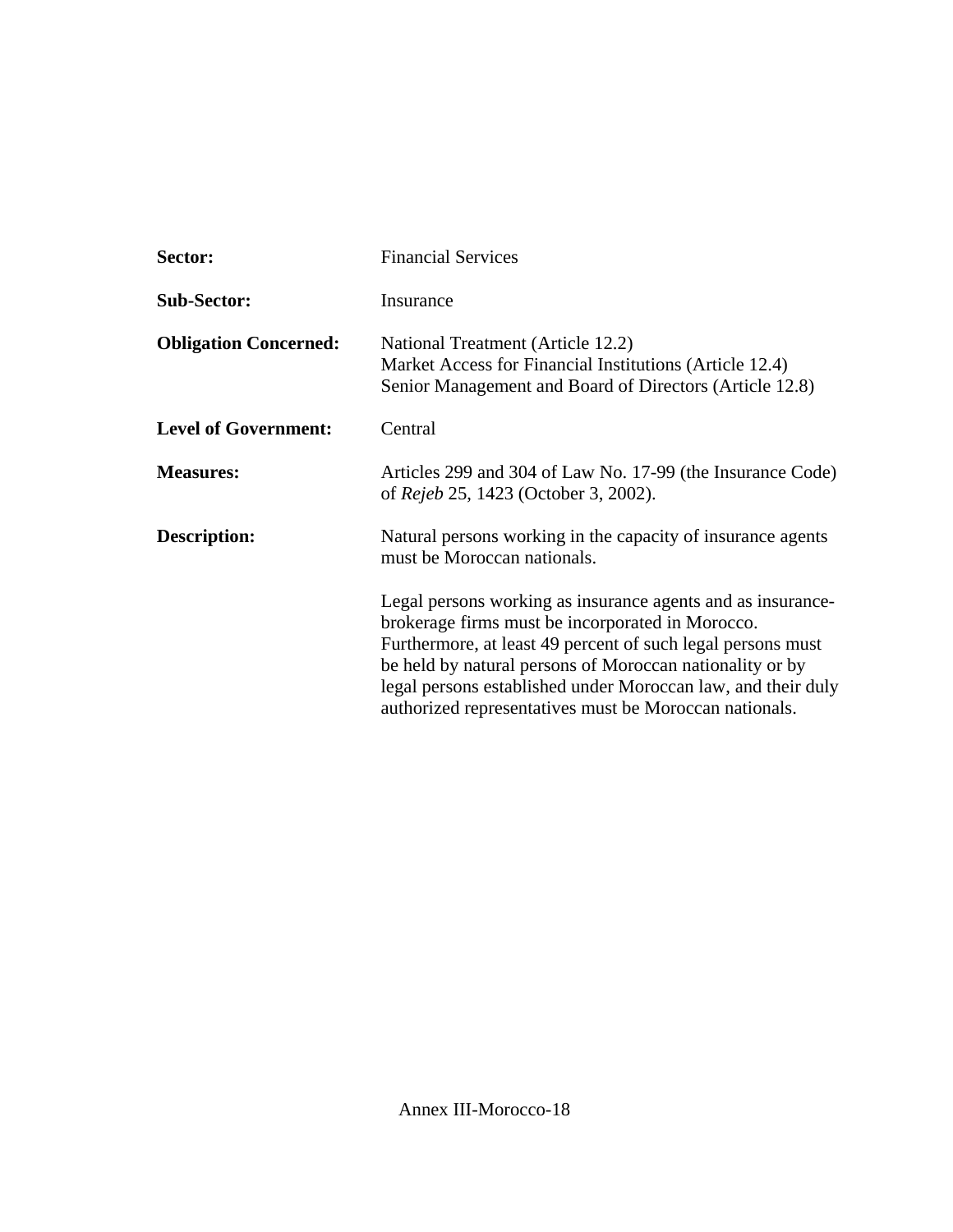| Sector:                      | <b>Financial Services</b>                                                                                                                                                                                                                                                                                                                                                                                                                                                                                                                                                                                                                                                                                                                     |
|------------------------------|-----------------------------------------------------------------------------------------------------------------------------------------------------------------------------------------------------------------------------------------------------------------------------------------------------------------------------------------------------------------------------------------------------------------------------------------------------------------------------------------------------------------------------------------------------------------------------------------------------------------------------------------------------------------------------------------------------------------------------------------------|
| <b>Sub-Sector:</b>           | Insurance                                                                                                                                                                                                                                                                                                                                                                                                                                                                                                                                                                                                                                                                                                                                     |
| <b>Obligation Concerned:</b> | Cross-Border Trade (Article 12.5)                                                                                                                                                                                                                                                                                                                                                                                                                                                                                                                                                                                                                                                                                                             |
| <b>Level of Government:</b>  | Central                                                                                                                                                                                                                                                                                                                                                                                                                                                                                                                                                                                                                                                                                                                                       |
| <b>Measures:</b>             | Dahir No. 1-61-085 of April 20, 1960 approving the<br>agreement signed March 9, 1960 for the purpose of creating<br>the Societe Centrale de Reassurances (SCR) and mandating<br>cession to said company of a portion of the premiums paid to<br>the insurance entities.                                                                                                                                                                                                                                                                                                                                                                                                                                                                       |
|                              | Order of the Finance Minister No. 389-68 of June 28, 1968,<br>establishing the mandatory legal reinsurance terms and<br>conditions imposed on the SCR.                                                                                                                                                                                                                                                                                                                                                                                                                                                                                                                                                                                        |
| <b>Description:</b>          | Insurance companies established in Morocco must cede a<br>portion of the premiums arising from their operations in the<br>territory of Morocco to the SCR. This percentage shall be<br>set by decree of the Financial Minister and may not exceed<br>10 percent. This percentage has been set at 10 percent since<br>January 1, 1969. Morocco shall eliminate this restriction no<br>later than eight years after entry into force of this Agreement<br>with regard to cross-border trade in reinsurance between a<br>U.S reinsurance company and an insurance company<br>established in Morocco, and no later than five years after<br>entry into force of this Agreement with regard to a U.S.<br>insurance company established in Morocco. |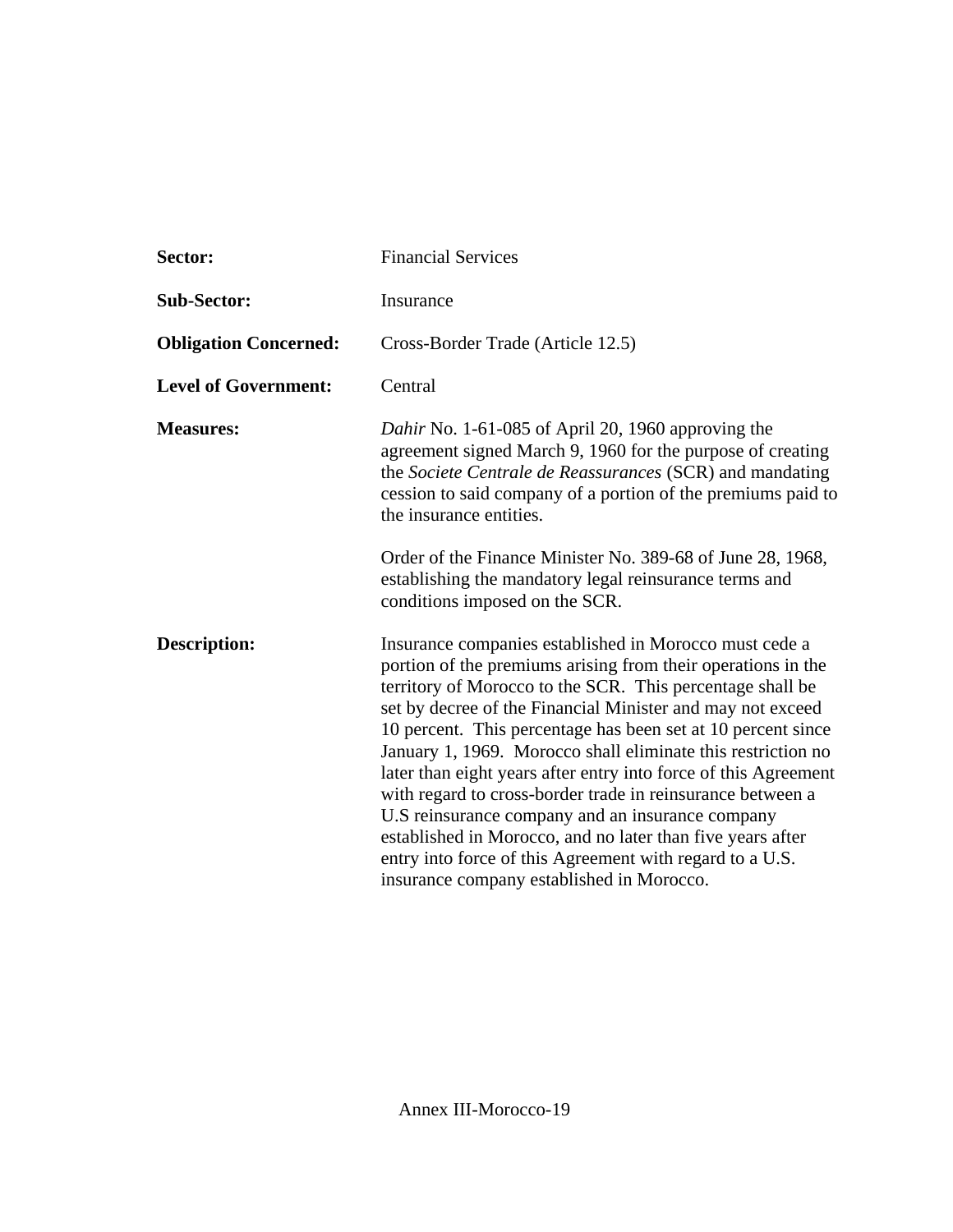| <b>Sector:</b>               | <b>Financial Services</b>                                                                                                                                                                                                                                                                                                                                                      |  |
|------------------------------|--------------------------------------------------------------------------------------------------------------------------------------------------------------------------------------------------------------------------------------------------------------------------------------------------------------------------------------------------------------------------------|--|
| <b>Sub-Sector:</b>           | Insurance                                                                                                                                                                                                                                                                                                                                                                      |  |
| <b>Obligation Concerned:</b> | Cross-Border Trade (Article 12.5)                                                                                                                                                                                                                                                                                                                                              |  |
| <b>Level of Government:</b>  | Central                                                                                                                                                                                                                                                                                                                                                                        |  |
| <b>Measures:</b>             | Exchange Control Law of 1939 and Law No. 17-99<br>(Insurance Law)                                                                                                                                                                                                                                                                                                              |  |
| <b>Description:</b>          | The purchase of insurance financial services, other than<br>those set out in paragraphs 3 and 4 of Annex 12-A, from<br>financial service suppliers of the United States by persons<br>located in the territory of Morocco and by Moroccan<br>nationals wherever located is subject to restrictions imposed<br>by exchange control regulations and by insurance<br>regulations. |  |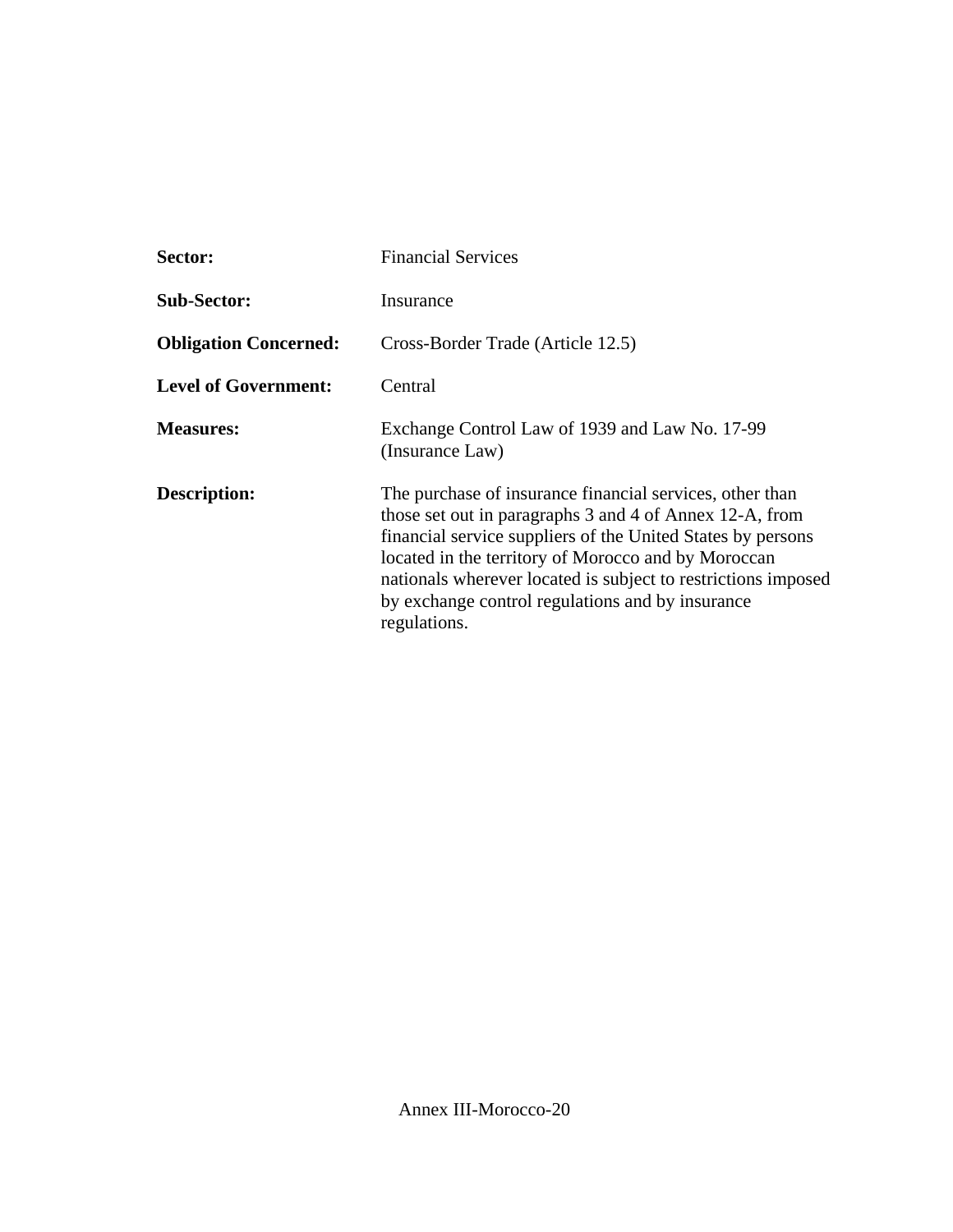### **Section B**

| Sector:                      | <b>Financial Services</b>                                                                                                                                                                                                                                                                                                                                                                                                                                                                                         |
|------------------------------|-------------------------------------------------------------------------------------------------------------------------------------------------------------------------------------------------------------------------------------------------------------------------------------------------------------------------------------------------------------------------------------------------------------------------------------------------------------------------------------------------------------------|
| <b>Sub-Sector:</b>           | Banking and Other Financial Services (Excluding Insurance)                                                                                                                                                                                                                                                                                                                                                                                                                                                        |
| <b>Obligation Concerned:</b> | National Treatment (Article 12.2)<br>Market Access for Financial Institutions (Article 12.4)                                                                                                                                                                                                                                                                                                                                                                                                                      |
| <b>Level of Government:</b>  | Central                                                                                                                                                                                                                                                                                                                                                                                                                                                                                                           |
| <b>Measures:</b>             |                                                                                                                                                                                                                                                                                                                                                                                                                                                                                                                   |
| <b>Description:</b>          | Morocco reserves the right to accord advantages to financial<br>institutions, other than insurance companies, wholly or<br>majority owned by the State, or controlled by the State, that<br>are established for a public interest purpose, such as<br>improving access to financing by small and medium<br>enterprises. Such advantages shall not significantly<br>disadvantage the operations of commercial competitors and<br>include, but are not limited to, the following:<br>Extension of State guarantees; |

• Tax exemptions.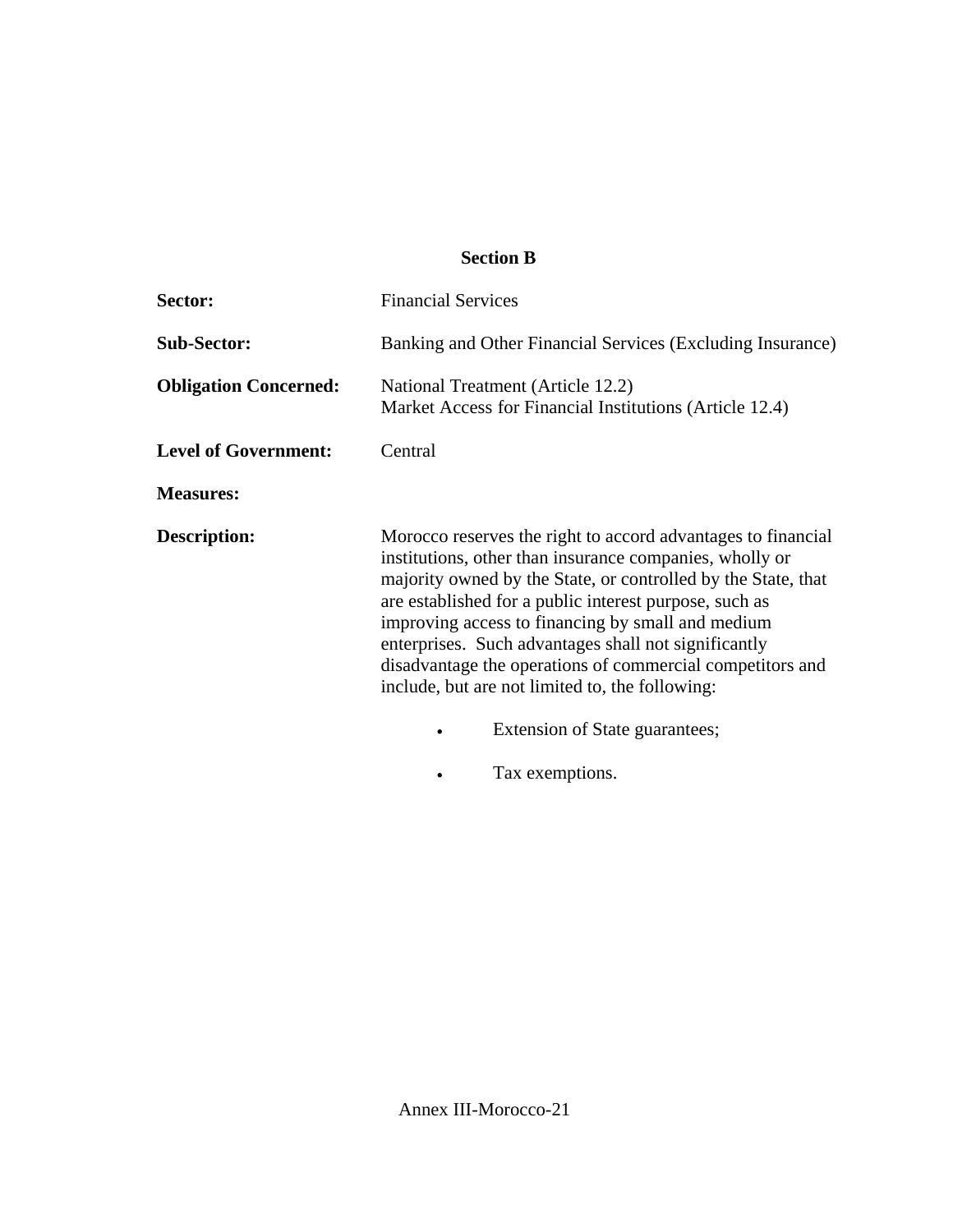| Sector:                      | <b>Financial Services</b>                                                                                                                                                                                                                                                                                                               |                                                                                                                                                                                                                                                                        |
|------------------------------|-----------------------------------------------------------------------------------------------------------------------------------------------------------------------------------------------------------------------------------------------------------------------------------------------------------------------------------------|------------------------------------------------------------------------------------------------------------------------------------------------------------------------------------------------------------------------------------------------------------------------|
| <b>Sub-Sector:</b>           | Banking and Other Financial Services (Excluding Insurance)                                                                                                                                                                                                                                                                              |                                                                                                                                                                                                                                                                        |
| <b>Obligation Concerned:</b> | National Treatment (Article 12.2)                                                                                                                                                                                                                                                                                                       |                                                                                                                                                                                                                                                                        |
| <b>Level of Government:</b>  | Central                                                                                                                                                                                                                                                                                                                                 |                                                                                                                                                                                                                                                                        |
| <b>Measures:</b>             |                                                                                                                                                                                                                                                                                                                                         |                                                                                                                                                                                                                                                                        |
| <b>Description:</b>          | Morocco reserves the right to limit interests held by foreign<br>entities in the share capital of any major bank, or of a bank<br>holding company having a majority interest in a major bank,<br>if holding or acquiring such interests would involve an<br>acquisition of control.<br>For the purposes of this non-conforming measure: |                                                                                                                                                                                                                                                                        |
|                              |                                                                                                                                                                                                                                                                                                                                         |                                                                                                                                                                                                                                                                        |
|                              | (a)                                                                                                                                                                                                                                                                                                                                     | a "major bank" means any bank:                                                                                                                                                                                                                                         |
|                              |                                                                                                                                                                                                                                                                                                                                         | (i) of which the assets, deposits, or credits granted<br>represent at least 12 percent, respectively, of at least<br>two of the following three factors, respectively: total<br>assets, total deposits, or total credits of the entire<br>Moroccan banking system, and |
|                              |                                                                                                                                                                                                                                                                                                                                         | (ii) that is controlled by Moroccan nationals or<br>enterprises controlled by Moroccan nationals;                                                                                                                                                                      |
|                              | (b)                                                                                                                                                                                                                                                                                                                                     | "control" has the meaning specified in Article 24 of<br>the Banking Law as of the date of entry into force of<br>this Agreement.                                                                                                                                       |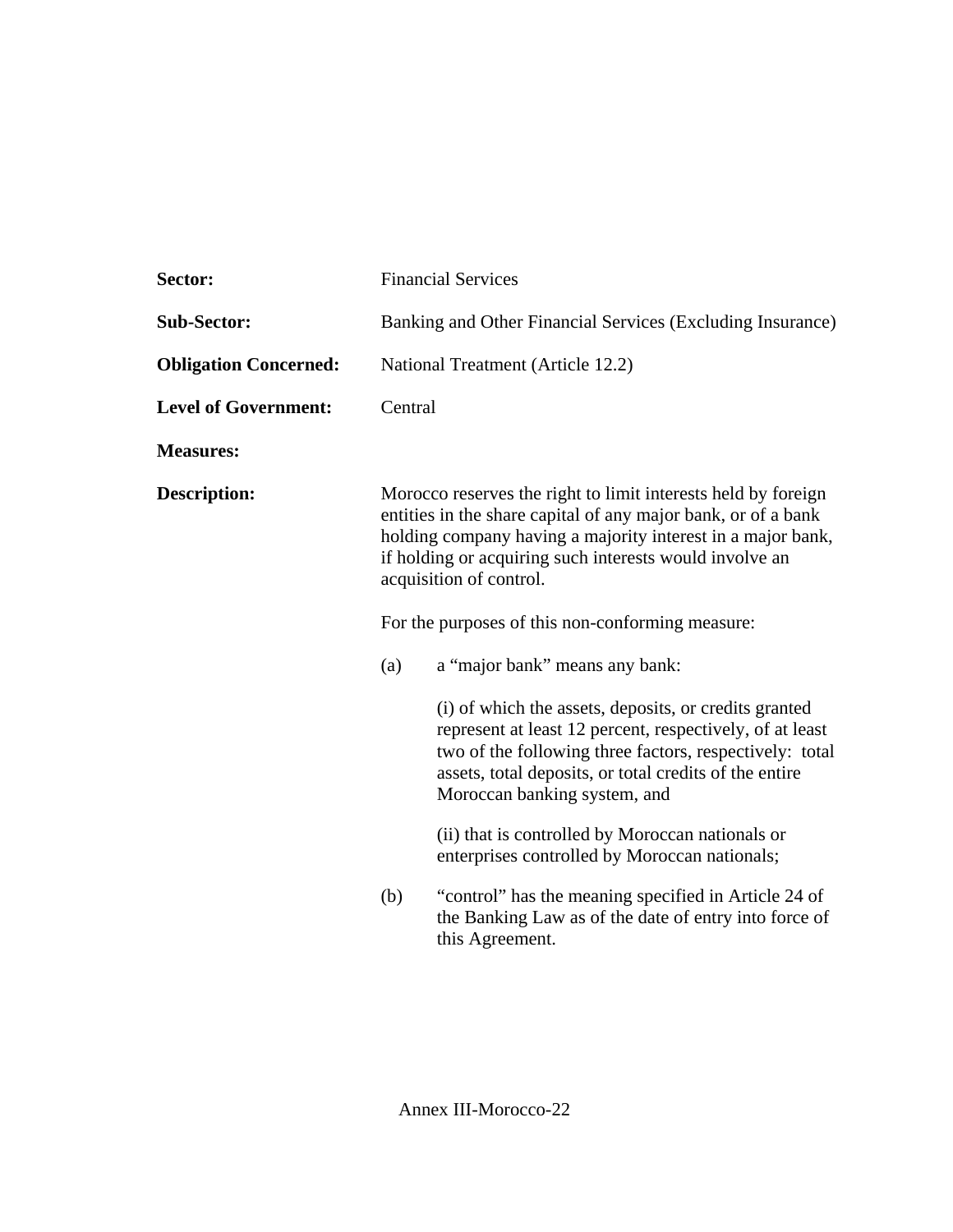| <b>Financial Services</b>                                                                                                                                                                                   |  |
|-------------------------------------------------------------------------------------------------------------------------------------------------------------------------------------------------------------|--|
| Banking and Other Financial Services (Excluding Insurance)                                                                                                                                                  |  |
| Market Access for Financial Institutions (Article 12.4)                                                                                                                                                     |  |
| Central                                                                                                                                                                                                     |  |
| Articles 23 and 29 of <i>Dahir</i> No. 1-93-213 of <i>Rabii</i> II 4, 1414<br>(September 21, 1993) on unit investment trusts; and others.                                                                   |  |
| Morocco reserves the right to adopt or maintain measures<br>that require incorporation in Morocco of institutions<br>conducting, either directly or through delegation, the<br>management of a mutual fund. |  |
| Morocco reserves the right to adopt or maintain measures<br>that require incorporation in Morocco of the custodian of a<br>mutual fund.                                                                     |  |
|                                                                                                                                                                                                             |  |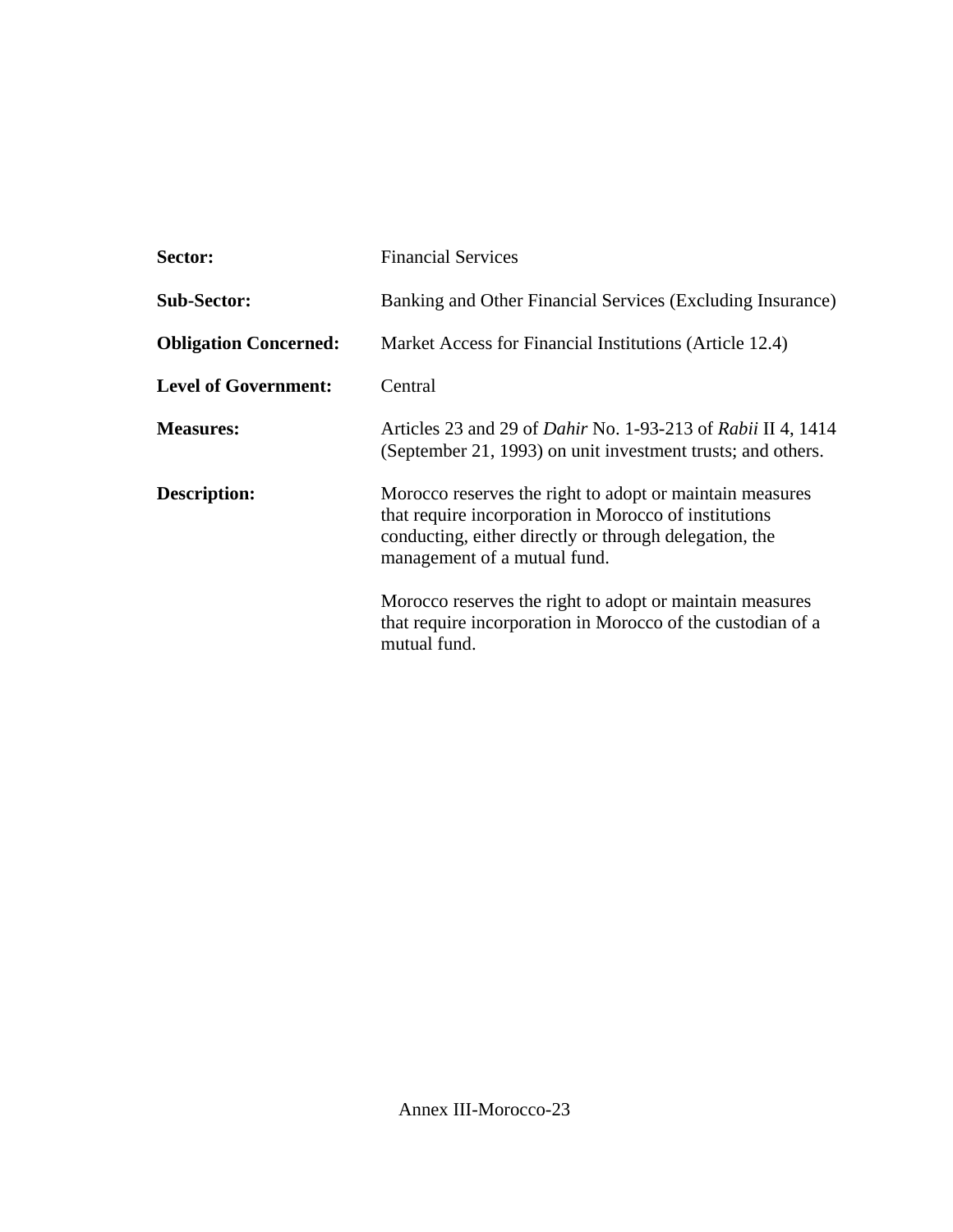| Sector:                      | <b>Financial Services</b>                                                                                                                                                                                                                                                                                                                                                                                                                                                                                                                                                                                                                                                                                                                                                                                                                                                                                                                                                                                                                                                         |  |
|------------------------------|-----------------------------------------------------------------------------------------------------------------------------------------------------------------------------------------------------------------------------------------------------------------------------------------------------------------------------------------------------------------------------------------------------------------------------------------------------------------------------------------------------------------------------------------------------------------------------------------------------------------------------------------------------------------------------------------------------------------------------------------------------------------------------------------------------------------------------------------------------------------------------------------------------------------------------------------------------------------------------------------------------------------------------------------------------------------------------------|--|
| <b>Sub-Sector:</b>           | Insurance                                                                                                                                                                                                                                                                                                                                                                                                                                                                                                                                                                                                                                                                                                                                                                                                                                                                                                                                                                                                                                                                         |  |
| <b>Obligation Concerned:</b> | National Treatment (Article 12.2)                                                                                                                                                                                                                                                                                                                                                                                                                                                                                                                                                                                                                                                                                                                                                                                                                                                                                                                                                                                                                                                 |  |
| <b>Level of Government:</b>  | Central                                                                                                                                                                                                                                                                                                                                                                                                                                                                                                                                                                                                                                                                                                                                                                                                                                                                                                                                                                                                                                                                           |  |
| <b>Measures:</b>             |                                                                                                                                                                                                                                                                                                                                                                                                                                                                                                                                                                                                                                                                                                                                                                                                                                                                                                                                                                                                                                                                                   |  |
| <b>Description:</b>          | Morocco reserves the right to accord advantages to wholly or<br>majority state-owned or controlled insurance companies that<br>are established for the public interest purpose of providing<br>insurance for risks that are not adequately covered by the<br>private sector, including insurance for natural disaster risks.<br>For greater certainty, in the event that Morocco were to<br>consider invoking this provision, or if it decides to<br>reconsider such invocation based on changes in the market,<br>Morocco affirms that it would include this issue as part of<br>the regular consultations it undertakes with its industry<br>within the framework of the Insurance Consultative<br>Committee as outlined under its Insurance Code (Article<br>285) and its related regulations. Within the framework of<br>these consultations, the opportunity is given to the private<br>sector to demonstrate whether the risk coverage is available<br>and if this coverage is adequate and if not, whether it is in a<br>position to adequately cover the particular risk. |  |